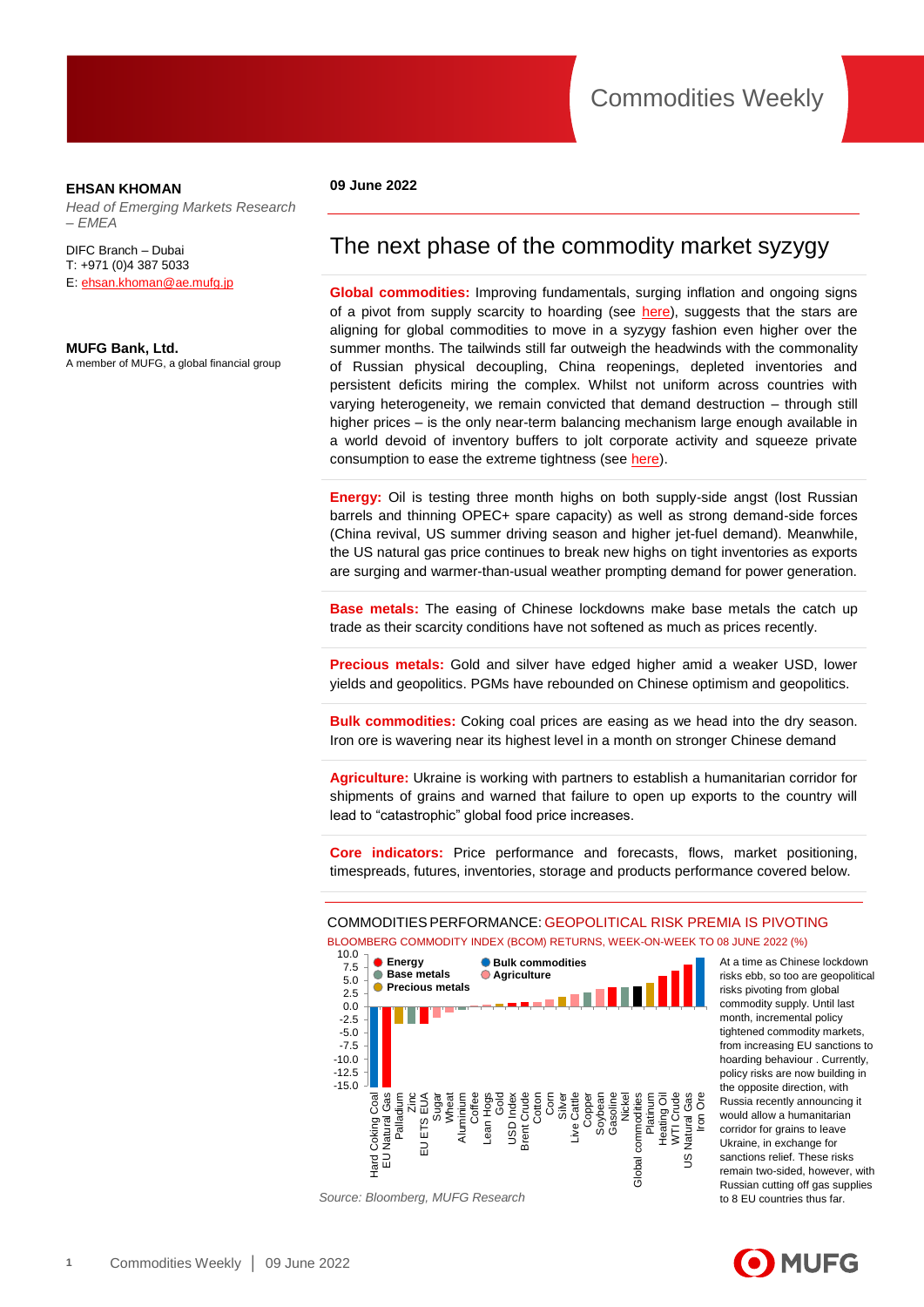## GLOBAL COMMODITIES (3.9% W/W; 35.9% YTD)

Stars are aligning for global commodities to move in a syzygy fashion even higher over the summer months

Marching towards demand destruction

From demand recovery to supply scarcity and now hoarding

The incessantly runaway commodity outperformance thus far this year has defied GDP downgrades, a strengthening US dollar and broad cross-asset sell-offs. Improving fundamentals, surging inflation and ongoing signs of a pivot from supply scarcity to hoarding across energy and the agricultural complex (see [here\)](https://market-research.bk.mufg.jp/distribution/47927_ext_01_en_0.pdf) suggests that the stars are aligning for global commodities to move in a syzygy fashion even higher over the summer months. The tailwinds still far outweigh the headwinds with the commonality of Russian physical decoupling, China reopenings, depleted inventories and persistent deficits miring the complex.

We remain convicted that demand destruction is the only near-term balancing mechanism large enough available in a world devoid of inventory buffers and supply elasticity. The demand adjustment will not be uniform across countries and will vary considerably, being conditional on the consumption basket, prospective price controls and exchange rate flexibility. With the sheer velocity of the supply shock coming after two years of steadily depleting inventories, we believe that markets are now marching towards a period of clear and persistent demand destruction. With negligible inventory buffers left, prices will have to keep rising until the shock is resolved or demand realigns itself with supply. Critically, once widespread, demand destruction is not a long-term solution with the permanent structural challenges facing commodities, namely, deglobalisation, decarbonisation and a reduction in capital availability given structural underinvestments over the years – central tenets of our commodities supercycle thesis (see [here\)](https://market-research.bk.mufg.jp/distribution/47843_ext_01_en_0.pdf) – resurfacing as soon as demand recovers once again. Succinctly, we are only in the first innings.

In a world devoid of inventory buffers, commodity markets are beginning to experience severe distortions in conventional behaviour. Our central bullish narrative is premised on markets pivoting from demand recovery (surplus inventories driving up demand and supply down) to supply scarcity (depleted inventories and persistent deficits). Given the relentless market tightness, the next logical step is for countries to start hoarding commodities – securing tomorrow's supply themselves by precautionary inventory building today. In extremely dislocated raw material markets that are being turbo-charged by the Ukraine war, the build-up of commodity reserves takes precedence over the build-up of currency reserves. With the structural remapping of the global commodities trade – be it barrels, bushels or tonnage – only just starting out, hoarding reinforces our longer-term supercycle thesis.

## COMMODITIES ARE FOLLOWING THE SAME 2007-08 PATH – MARCHING TOWARDS DEMAND DESTRUCTION? BLOOMBERG COMMODITY (BCOM) INDEX



## COMMODITY MARKETS MAY PIVOT FROM DEMAND RECOVERY TO SUPPLY SCARCITY AND NOW HOARDING BLOOMBERG COMMODITY INDEX, REBASED JANUARY 2019 = 100



*Source: Bloomberg, MUFG Research Source: Bloomberg, MUFG Research*

be built as a cushion in lieu elastic supply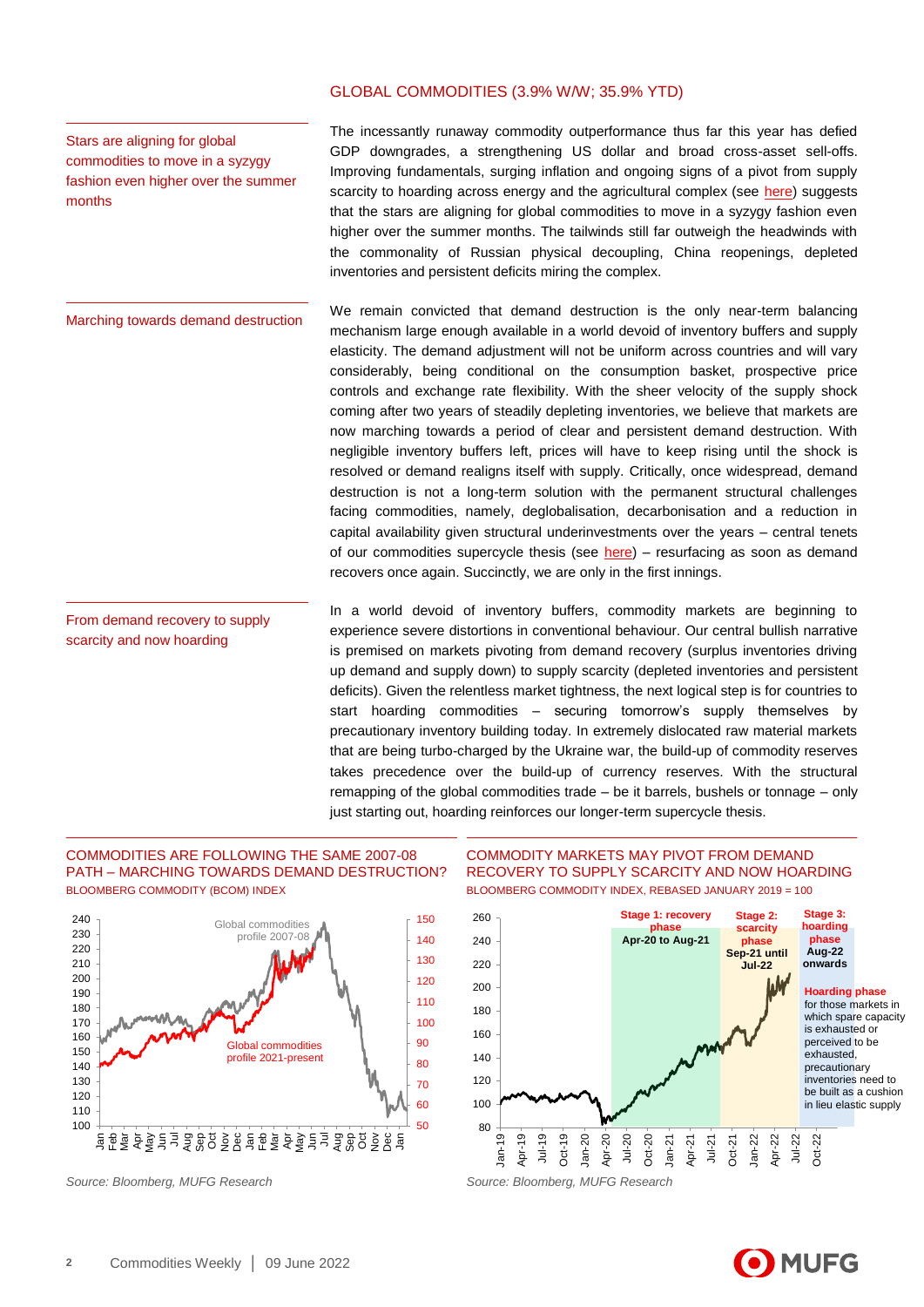## ENERGY (8.5% W/W; 92.1% YTD)

### **Crude oil**

Brent crude is trading north of USD120/b with supply angst and demand strength gaining traction

Despite OPEC+ delivering more barrels to global markets than expected, the market remains unconvinced that the magnitude is enough to compensate for the severe market tightness

Net bullish positioning by money managers is recovering and at three month highs

We maintain our maximum pain call for Brent to peak at USD141/b in Q3 2022 – height of demand destruction

Oil is testing three month highs on both supply-side angst stemming from lost Russian barrels and thinning OPEC+ spare capacity, as well as strong demand-side forces as China emerges from draconian lockdowns, the US embarks on its summer driving season and increasing aviation activity points to higher jet-fuel consumption. Oil's relentless rally has life left in it yet and its advance looks supported.

Despite OPEC+ members agreeing to a larger than expected supply increase (648k b/d against the anticipated 432k b/d) for July and August, market action since the meeting suggests that participants are unconvinced with the magnitude of the move. We catalogued last week that we are convicted that the additional barrels will not fully compensate the tightening market given the impact of intensifying sanctions on Russia as well as higher demand from China with COVID restrictions being eased (see [here\)](https://market-research.bk.mufg.jp/distribution/48315_ext_01_en_0.pdf). In a sign of improving sentiment, Saudi Arabia raised its official selling prices (OSP) for Asia, northwest Europe and the Mediterranean regions earlier this week in a vote of confidence on the improving outlook for demand.

In another sign of improving sentiment towards oil, net-long bullish bets by money managers are recovering back near the levels witnessed before the war in Ukraine. Money managers have increased their bullish Brent and WTI crude bets by 21,608 combined net-long positions to 492,271 – largest net-long that speculators have held since March, though still significantly below the levels in 20221 and the record levels from 2018. This is despite, a significantly tighter market at the moment. This reflects a lack of interest in being overly exposed to the market, given the uncertainty and the potential for increased volatility. Aggregate open interest in Brent crude indicates a similar story, which is at its lowest level since 2015.

Looking ahead, given the market tightness, oil prices are searching for the level where demand destruction kicks in. This level is not unambiguous. We reiterate our oil price call that the price-induced demand destruction necessary to reduce consumption is set to become widespread by the third quarter, with a corresponding Brent price above USD140/b (see here and here). We believe that this is the maximum pain thresholds that ultimately could jolt corporate activity, squeeze private consumption and begin to ease the market's severe tightness, with Brent falling to average USD112/b in the last quarter of 2022.

IN A VOTE OF CONFIDENCE ON DEMAND, SAUDI RAISED ITS SELLING PRICES FOR OIL TO ASIA AND EUROPE SAUDI ARABIA OFFICIAL SELLING PRICE (OSP) TO EU, ASIA AND US<sup>\*</sup>



*Source: Bloomberg, MUFG Research; \* Diff. to Brent spot (USD/b) Source: Bloomberg, MUFG Research*

MONEY MANAGER NET LONG POSITIONS FOR OIL HAVE CLIMBED TO A THREE MONTH HIGH – BULLISH COMBINATION OF FOUR NET LONG CRUDE CONTRACTS (MILLIONS)



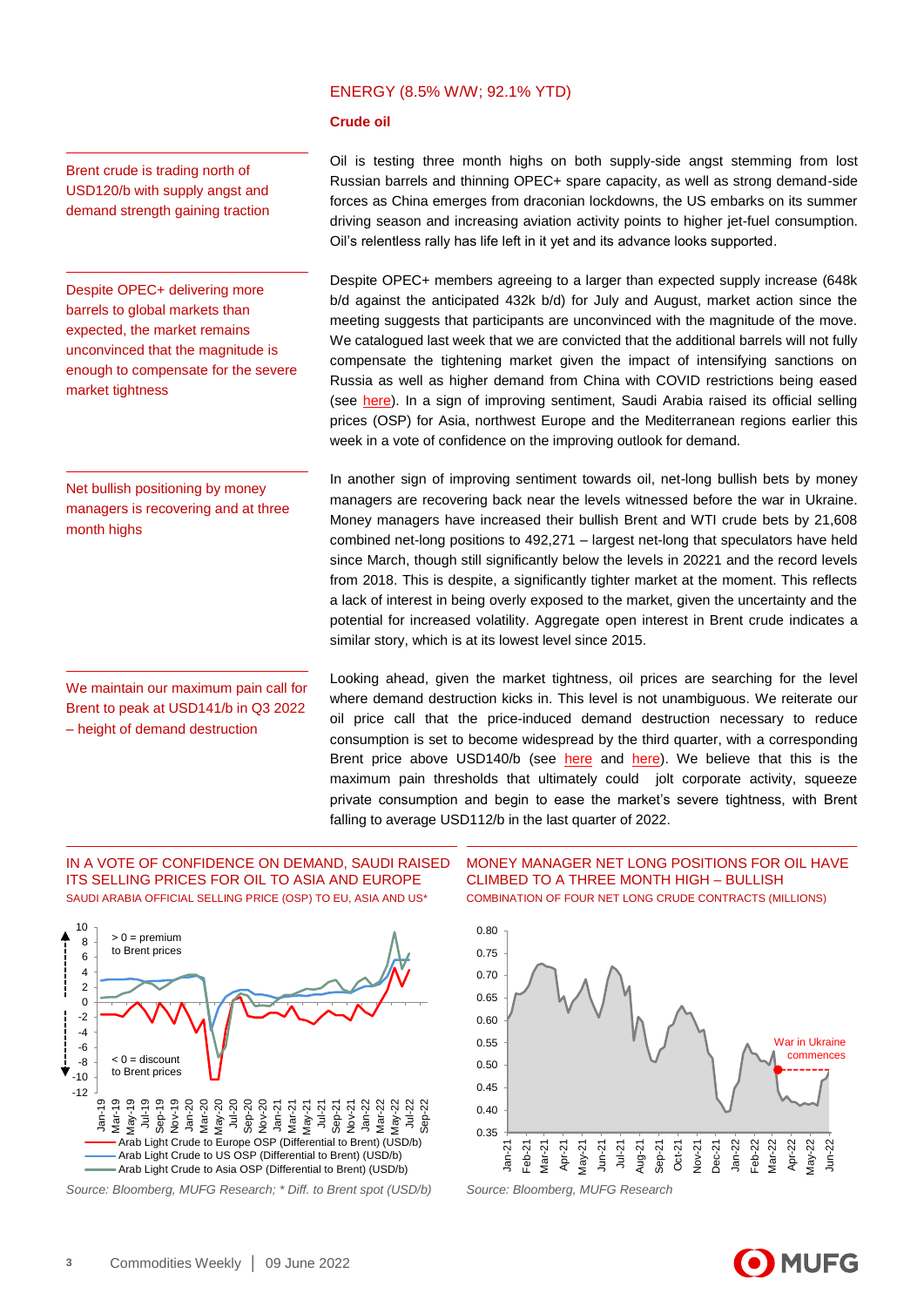#### **Natural gas**

US natural gas prices continues to break new highs on tightness in inventories as exports are rising as well as warmer-than-usual weather

Notwithstanding asymmetric risks, US Henry Hub prices have likely overshot

Health European gas markets (for now)

The US natural gas (Henry Hub) price continues to break new highs (best performing commodity year-to-date, +149%), with a growing concern over the tightness of inventories as exports are surging as well as warmer-than-usual weather signalling stronger demand for power generation. US gas markets have entered a new normal in which price swings of a dollar or more on a single day are no longer an exceptional event. This follows a multi-year period that was characterised by low volatility, sub-USD3.5/MMBtu prices and strong production growth. At the beginning of 2022, US natural gas storage levels were in-line with the five year average. Since then, colder winter weather, lower supply, and resilient demand have drawn inventories to  $~15\%$ below normal currently. Prices have now more than doubled year-to-date, rallying in search of demand destruction – something that has remained elusive so far.

We believe that US gas prices have likely overshot and are having to look for fair value. First, front-month prices of ~USD9/MMBtu seem exaggerated and in deep oversold territory. Second, there is uncertainty on growth (stagflation/recession) and that high US gas prices will trigger a domestic backlash from consumers and industry (through demand destruction) given rising utility bills/pump prices. Third, growth in gas consumption for power generation seems ambiguous, given inflated prices. Moving more LNG cargoes into Europe is challenging, with export capacity (~4tn cubic feet) fairly static for 2022 as terminals are near maxed out.

Meanwhile, with only negligible supply losses from the Russian Rouble (RUB) payment requirement (see [here](https://market-research.bk.mufg.jp/distribution/48032_ext_01_en_0.pdf) and [here\)](https://market-research.bk.mufg.jp/distribution/48305_ext_01_en_0.pdf), we view the recent increase in Asian LNG buying will be the bullish catalyst for European gas markets. The completion of this first payment cycle in RUB, at the same time that European storage has reached average levels, has driven European (TTF) ~EUR20/MWh lower to ~EUR80/MWh from a month ago. Although there were cuts to a few buyers – namely Netherlands, Denmark, Poland, Bulgaria, Finland, Lithuania, Latvia and Estonia – the largest European importers of Russian gas, Germany and Italy, have largely preserved their imports and now the issue of gas payment as a source of supply uncertainty appears resolved. The sell-off has taken TTF to levels we did not expect before Q3 2022, when storage levels will have recovered further. We believe this move is a bit too much too soon, incentivising a recovery in European gas demand and a lower flow of LNG to Europe, thereby slowing the pace of storage recovery. We still expect October European gas storage to reach just over 90% full but we maintain our Q4 2022 TTF levels of EUR144.6/MWh due to winter volatility amid shortage challenges.

## US GAS PRICES ARE ON A TEAR WITH LEVELS AT 14 YEAR HIGHS BUT HAVE LIKELY OVERSHOT US HENRY HUB (USD/MMBTU), 10 YEAR AVG BAND & 2019-22 PROFILES



US GAS INVENTORIES ARE WORRYINGLY THIN WITH AN URGENT NEED FOR SUPPLIES TO REBUILD STOCKS US GASOLINE INVENTORIES (M BARRELS)



Jan Feb Mar Apr May Jun Aug Sep Oct Nov Dec

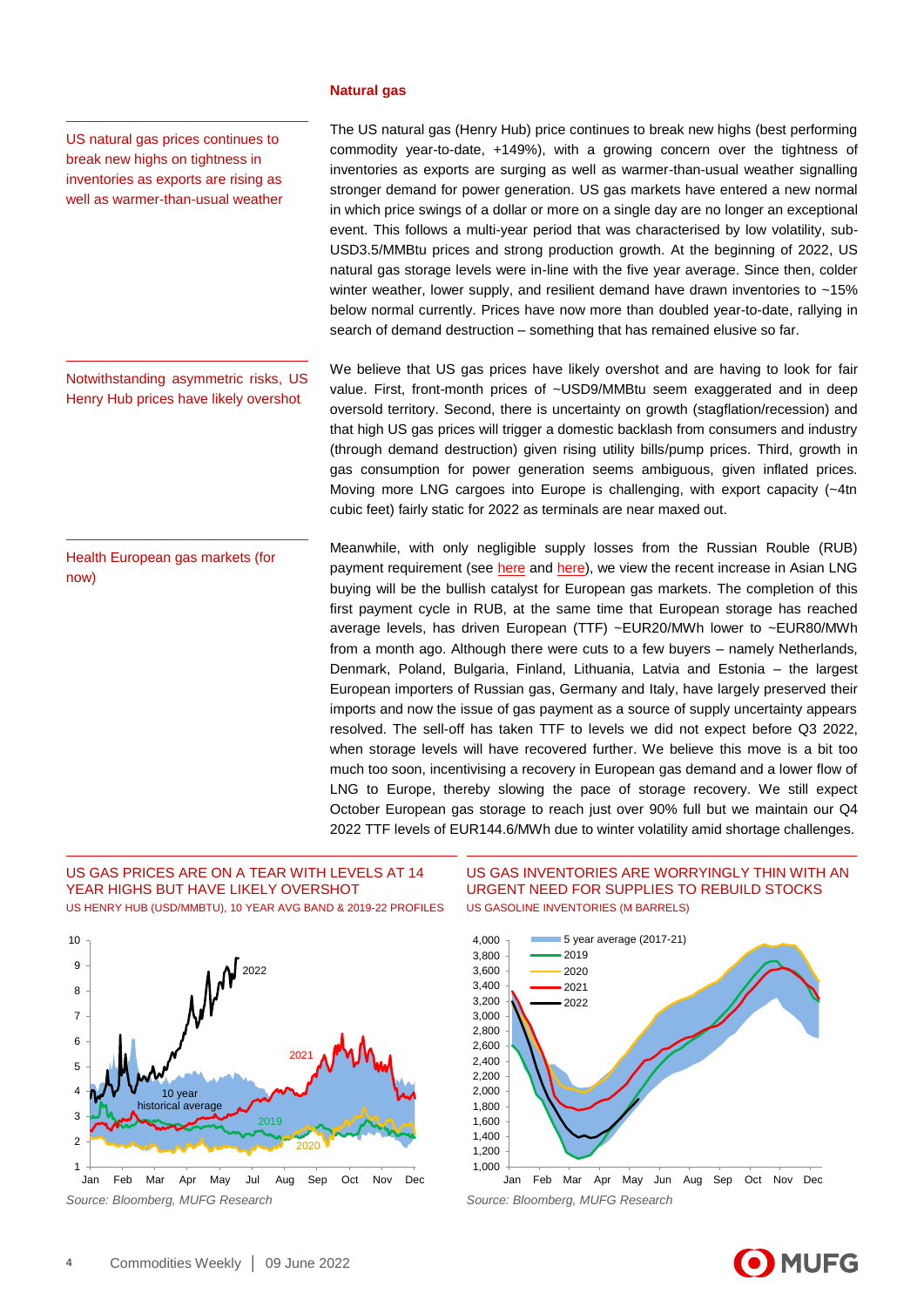#### **Carbon markets**

Europe's carbon market access curbs gets key endorsement

The European Parliament's largest political party – the European People's Party (EPP) – has thrown its support behind carbon market curbs proposed by the Socialists and Democrats group (second largest political party) that would restrict access to carbon permits solely to emitters and their intermediaries. The proposed changes to the EU Emissions Trading System (ETS) would represent the sternest reform of the programme currently under discussion by the parliament and member states. The EPP has also recommended endorsing two amendments of its own that would ban financial investors from holding EU carbon allowances, according to reports.

Proposals by the two largest political groups in the European Parliament are more stricter than the initial EU proposal put forward last month

To put this into context, the proposals put forward by the EPP and Socialists and Democrats group are stricter than a plan backed last month by the EU's Parliament committee, which proposed that by January 2025 only polluters in the system and their financial intermediaries can operate accounts in the carbon registry used to transfer allowances. The committee has given the European Commission the right to propose changes before the measures kicks in should the EU's executive arm conclude the limits would hamper the market. Meanwhile, the European Commission has warned against barring financial investors, stating that they offer much-needed liquidity.

The RePowerEU, whilst encouraging at face value, does add near-term negatives

As we documented last month, we believe that REPowerPlan put forward by the European Commission wherein allowances released from the Market Stability Reserve (MSR) would be a near-term negative for the EU emission trading market (see [here\)](https://market-research.bk.mufg.jp/distribution/48199_ext_01_en_0.pdf). We envisage that the addition of allowances from the MSR would delay the tightness expected. Also, the additional renewable and energy efficiency targets are deflationary to the scheme abating the need for fossil fuel generation, as this reduces the deficit for  $CO<sub>2</sub>$  allowances.

## BASE METALS (1.1% W/W; 8.4% YTD)

## **Aluminium**

Aluminium continues to edge lower on a Chinese over-pledging incident

Aluminium prices have extended losses over the latest incident of over-pledging in China involving aluminium inventories (se[e here\)](https://market-research.bk.mufg.jp/distribution/48305_ext_01_en_0.pdf). For context, several traders claim

ALUMINIUM PRICES HAVE EASED BACK BUT THE DRAIN ON INVENTORIES IS SEVERE – PATH TO SCARCITY ALUMINIUM PRICE (USD/MT) AND INVENTORIES (MT, THOUSANDS)



*Source: Bloomberg, LME, MUFG Research Source: Bloomberg, LME, MUFG Research*

NICKEL INVENTORIES HAVE SHARPLY FALLEN WITH PRICES FINDING A NEW NORMAL PATH POST-SQUEEZE NICKEL PRICE (USD/MT) AND INVENTORIES (MT, THOUSANDS)



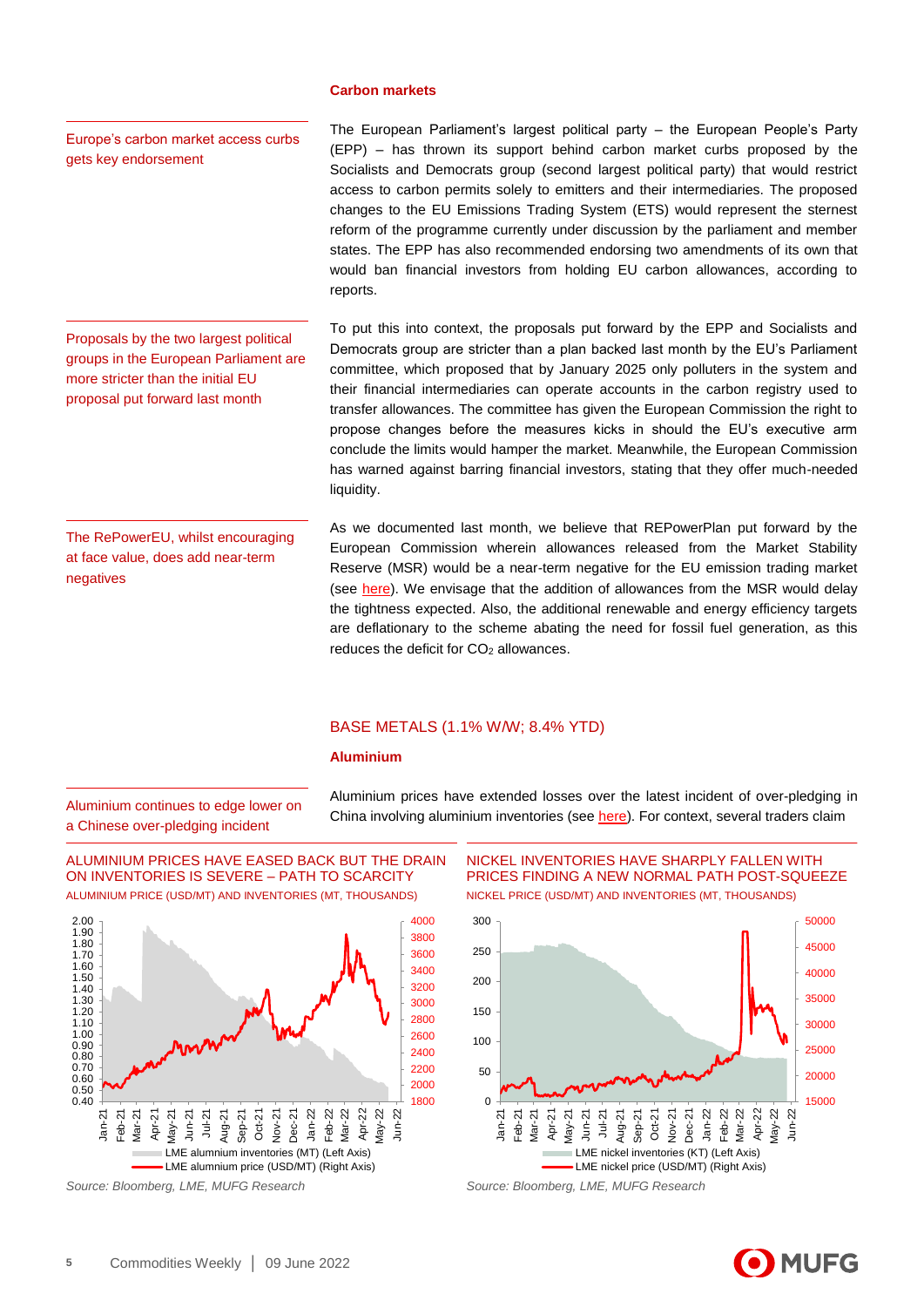they were duped into providing credit against fictitious quantities of aluminium in the Chinese province of Guangdong, according to reports. More than CNY500m (USD75m) may have been loaned, backed by stockpiles of the metal stored in warehouses in Foshan that turned out to be worth considerably less than that. Granted, the amounts in question are relatively small in the context of the aluminium market in China, however, the apprehension is the similarity to a much larger scandal eight years ago in Qingdao that caused a crisis of confidence.

Notwithstanding this reported fraudulent incident, it is imperative to not lose sight of aluminium's decarbonisation paradox (see [here\)](https://market-research.bk.mufg.jp/distribution/47843_ext_01_en_0.pdf). To reiterate, we believe we are only in the first innings of what is a much longer, structural bull market. At its heart lies the collide between meeting demand with a less carbon-intensive supply. This tensions needs aluminium prices need to remain higher for longer to incentivise the investment needed for this structural transformation in an expansionary environment. Yet decarbonising technologies for smelters remain several years away, pointing to an extended phase of supply growth restraint, reinforcing a path of sizable deficits and inventory scarcity this decade. In essence, aluminium's current cyclical headwinds do not change the structural story. That is, structural fundamentals remain intact – the underlying playbook for ongoing outperformance in aluminium is clear as their role in the decarbonisation process is central (and unprepared). Greening the economy will support a surge in aluminium (and broader base metals) demand but sticky inadequate supply widens deficits, inducing a multi-year supercycle (see [here\)](https://market-research.bk.mufg.jp/distribution/47843_ext_01_en_0.pdf). For now, we maintain our forecasts for aluminium prices averaging USD3,633/MT this year.

## **Nickel**

Nickel has rebounded further amid very thin liquidity

Aluminium prices continue to edge lower on the Chinese over-pledging

incident

Nickel has clawed back some of its recent losses, currently hovering ~USD30,000/MT amid a very thin market. Whilst nickel prices have whipsawed in recent months, the rollercoaster ride appears to be behind us for now, but the experience has markedly reduced liquidity on the LME. Importantly, Russia's Class 1 nickel is not sanctioned per se and thus still flowing to Europe – though selfsanctioning and shipping sanctions, is disrupting some flows. The recovery in nickel demand beyond China's period of lockdowns will mainly have to come from the EV sector, as China's stainless steel production is holding up well. On balance, we expect supply-growth to outstrip the demand recovery, with the overall nickel market likely returning to surplus through the back half of this year.

## COPPER INVENTORIES ARE IN A STATE OF ACUTE DEPLETION WITH UPSIDE PRICE RISKS IMMENSE COPPER PRICE (USD/MT) AND INVENTORIES (MT, MILLIONS)



*Source: Bloomberg, LME, MUFG Research Source: Bloomberg, LME, MUFG Research*

## ZINC INVENTORIES HAVE BEEN LOW THROUGHOUT THE PANDEMIC WITH PRICES SIGNIFICANTLY RISING ZINC PRICE (USD/MT) AND INVENTORIES (MT, MILLIONS)



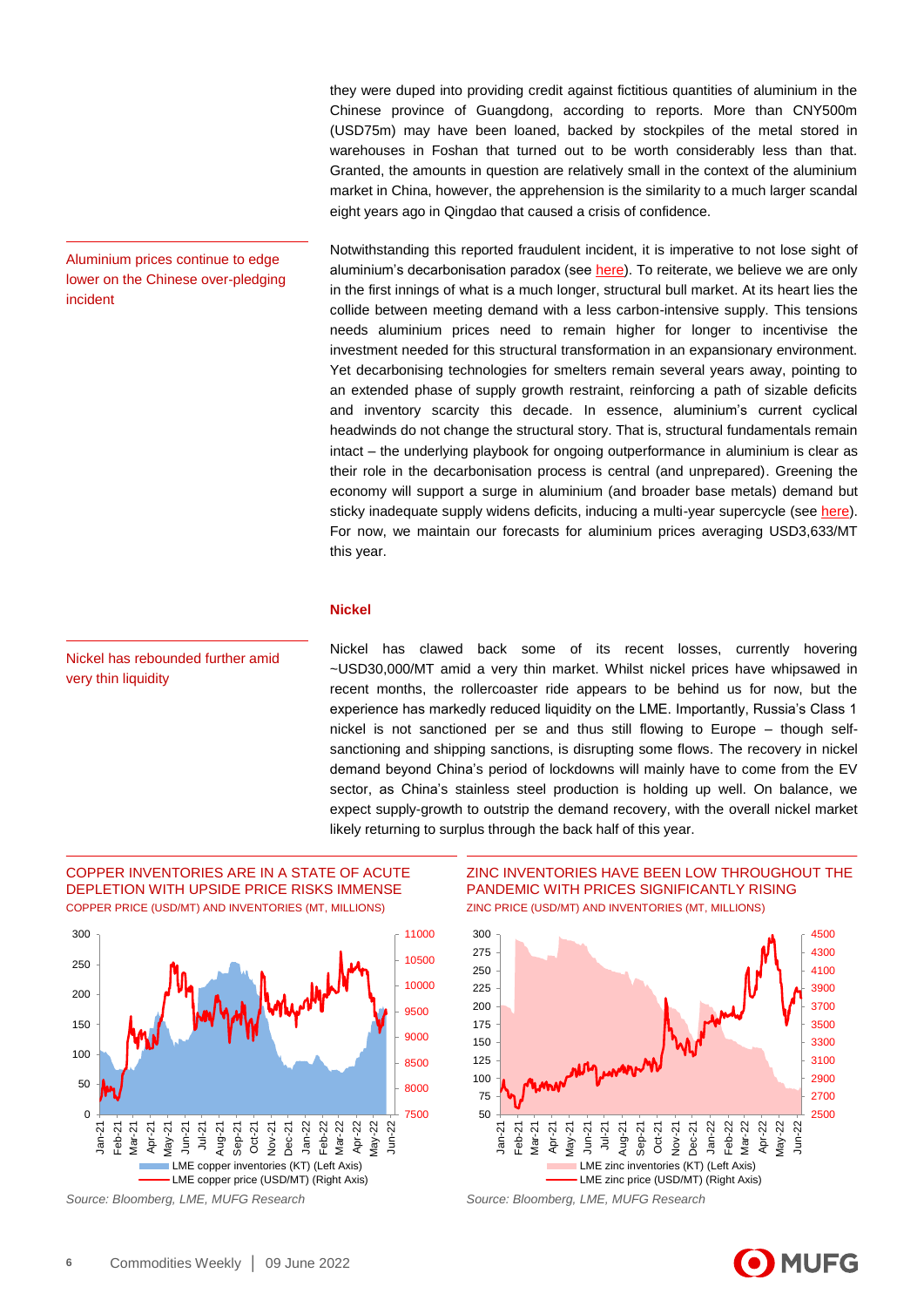### Nickel's bull market is already here

At the beginning of the year, nickel's place within green metals was as a key competitor in the race for mineral dominance of energy storage. Now, it sits at the intersection of Europe's push for decarbonisation and energy independence. At the heart of Europe's strategy lies its desire to rapidly electrify its transportation sector – a source of ~20% of its emissions and ~2m b/d of Russian oil imports. With Europe's domestic EV sector already favouring nickel-based batteries, nickel is set to benefit the most from politically motivated demand accelerating already rapid growth in nickel battery use. Unlike copper and aluminium – both of which face green demand driven super cycles in coming years – extreme tightness and rapidly rising prices in the nickel market are already here. Even with the most pragmatic short cycle supply solution, the battery grade nickel market will continue to face extreme tightness this year. Turbo-charged by Russian physical decoupling supply risks and some positioning extremes, prices moved rapidly higher early in the year. However, with inventories already at low levels, the time frame for resolution signals that a near depletion in class 1 stock is likely to occur over the coming quarters before an eventual softening turn.

## **Copper**

Easing Chinese lockdowns is offering support to copper prices

Copper prices are soaring on China optimism with the country easing stern lockdown restrictions. Back-to-back monthly declines have brought down prices to more attractive levels at a time when reopening in Shanghai should portend stronger industrial activity. Meanwhile, Chile, which accounts for more than a quarter of the world's mined copper, reported an ~10% y/y drop in production in April, with mines in the country hit by declining ore quality, and in some cases, water restrictions while output in neighbouring Peruvian has been disrupted by an uptick in community protests. Globally, mining companies have delivered underwhelming production reports of late amid operational challenges pertaining to COVID absenteeism and extreme weather, with costs rising sharply as the war in Ukraine and Chinese lockdowns exacerbate supply-chain disruptions. Underpinning the more immediate market gyrations is a looming shortfall of copper as demand linked to green the global economy gains momentum and deposits get costlier, and more challenging, to develop.

## Supply scarcity continues to mire the complex

GOLD HAS FALLEN TO A TWO MONTH LOW ON A SURGING USD ON THE FED'S HAWKISH STANCE GOLD PRICE (USD/OZ) VS US USD BROAD (DXY) INDEX



More broadly, while copper demand concerns remain overly tied to global growth reservations, copper supply concerns have waned with reports of the continued flow

> THE GOLD-TO-SILVER RATIO HAS BREACHED 2008-09 GFC LEVELS – TESTAMENT OF MARKET'S SKITTISHNESS GOLD-TO-SILVER CROSS RATIO



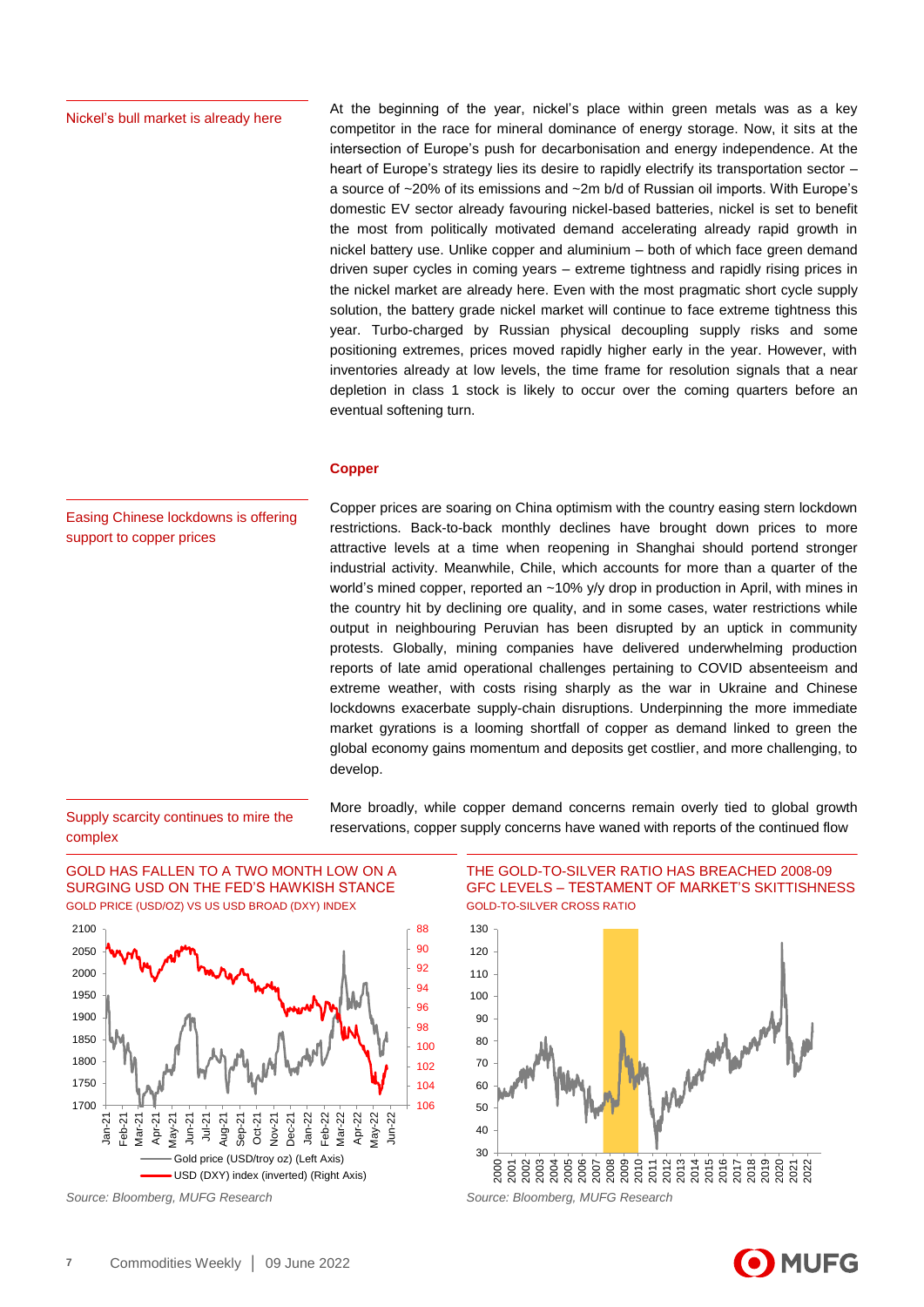of Russian metal alongside a broader expectation for stronger global mine output over the next couple of years. We view this supply narrative is misguided. On Russia, we believe such a short-term continuation of flows – unlike those seen in grains or energy – hides a deeper contraction in potential Russian mine supply. With equipment and key personnel barred from the region, alongside more restrained capital, we believe that there will be considerable disruptions to Russia's mine supply from 2023 onwards. Such supply disruptions is the premise of our bullish conviction (MUFG average Q4 2022 forecast USD11,900/MT).

## **Zinc**

Zinc prices have fallen on higher LME inventories

Zinc prices have fallen this week with LME inventories rising albeit still at depleted levels. High power prices in Europe have hurt smelter margins, driving curtailments, while LME inventories have been rapidly eroding too, leaving limited buffer in the market. Europe has 2150/KT of smelting capacity (~16% of global) and we estimate ~500/KT (~25%) has been curtailed thus far. A key driver has been the increase in power prices – using average front month power prices for Germany, Spain and France, a smelter would be paying between 3-4x more for electricity versus a year ago which raises questions about the impact on zinc smelting margins. On net, we maintain our bullish forecasts though expect a slight pullback given prices appear to have overshot fundamentals (MUFG average 2022 forecast USD3,853/MT).

## PRECIOUS METALS (0.7% W/W; -0.2% YTD)

## **Gold**

A weaker USD, lower yields, geopolitics and slowing global growth is offering support for gold

Gold has edged higher amid a weaker USD, lower yields, ongoing geopolitical angst and warnings of slowing global economic growth. As we catalogued last week, it is important to re-emphasise that while gold tends to disconnect from real rates during the Fed hiking periods, the relationship with the USD is more persistent (see [here\)](https://market-research.bk.mufg.jp/distribution/48305_ext_01_en_0.pdf). Since the majority of gold is produced and consumed outside of the US, broad-based USD appreciation should lead to a similar depreciation in gold, holding other variables constant. Near term, the impact of the USD may be even larger due to repositioning of gold speculative positions which are very sensitive to USD momentum. This means that further USD upside could continue to put near-term

## PLATINUM'S OUTLOOK REMAINS CONSTRUCTIVE ON A STEADY BALANCING PATH WITH UPSIDE SUPPLY RISKS PLATINUM SPOT PRICE (USD/MT)



PALLADIUM HAS LARGE UPSIDE RISKS – ULTIMATE GEOPOLITICAL HEDGE – RUSSIA IS THE TOP PRODUCER PALLADIUM SPOT PRICE (USD/MT)



*Source: Bloomberg, MUFG Research Source: Bloomberg, MUFG Research*

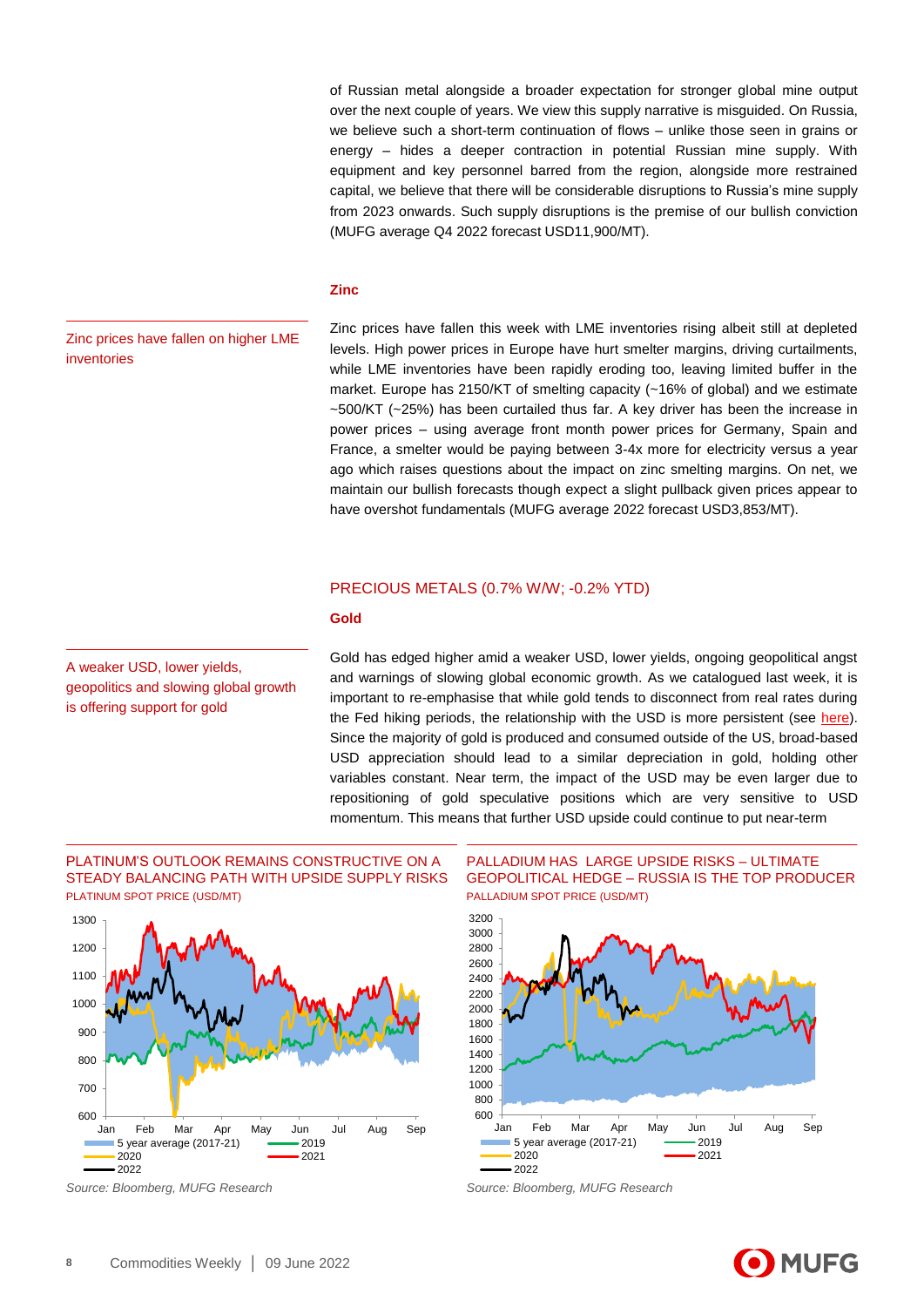pressure on gold. Having said that, our medium-term view has not changed and we view the current price weakness as an opportune entry point for investors' strategic investors.

The fundamental backdrop for gold cannot be more bullish as (i) investment; (ii) central bank and (iii) consumer demand appear set to simultaneously thrive

Looking ahead, we reiterate our call that gold is facing the most bullish backdrop in 10 years, as (i) investment; (ii) central bank and (iii) consumer demand appear set to simultaneously thrive – the last time these three forces came together in 2010-11, gold rallied ~70%. First, we are already seeing strong momentum in gold ETF demand, which should build further as US growth slows. Second, we also expect gold central bank demand to pick up in the second half of the year, after the RUB stabilises, as Russia should have meaningful liquidity to ramp up its gold purchases Third, Asian consumer demand was robust in H2 2021, and should only get stronger in our view, on greater wealth and a lack of investment option. We believe that gold prices will now accelerate from current levels (MUFG average Q4 2022 forecast USD2,250/oz).

## **Silver**

Silver should benefit on a medium term view from energy transition related demand, particularly for its use in solar

Silver has followed gold higher for much the same macro themes of a weaker USD and lower yields. Silver should benefit on a medium term view from energy transition related demand, particularly for its use in solar. However, given the broader risks to global growth with a backdrop of rising rates, the near term outlook may be more challenged. Going forward, we believe silver is set to slightly outperform gold on stronger industrial demand and will gain more broadly on the rotation towards precious metals as a defensive asset during a stagflationary environment (MUFG average Q4 2022 forecast USD30/oz).

## **Platinum and palladium**

Palladium and platinum have strengthened on Chinese optimism and geopolitics

Both core PGMs – platinum and palladium – have rebounded on Chinese optimism and ongoing geopolitical supply risk premium. In terms of palladium, whilst prices have eased from reaching a record ~USD3,000/oz in early March in the wake of the Russian invasion of Ukraine, there is still ample risk premium embedded into the market. The crucial role palladium plays in the global auto industry makes a prolonged supply disruption unlikely. Lower than anticipated auto output is paring demand growth from the key auto sector and palladium demand is also eroded by

## IRON ORE PRICES HAVE STARED ROBUSTLY IN 2022 BUT NOW SUFFERING FROM IRRATIONAL EXUBERANCE IRON ORE SPOT PRICE (USD/MT)



COAL PRICES HAVE BOUNCED BACK AS RUSSIAN IMPORT BANS ARE EXACERBATING MARKET TIGHTNESS HARD COKING COAL SPOT PRICE (USD/MT)



*Source: Bloomberg, MUFG Research Source: Bloomberg, MUFG Research*

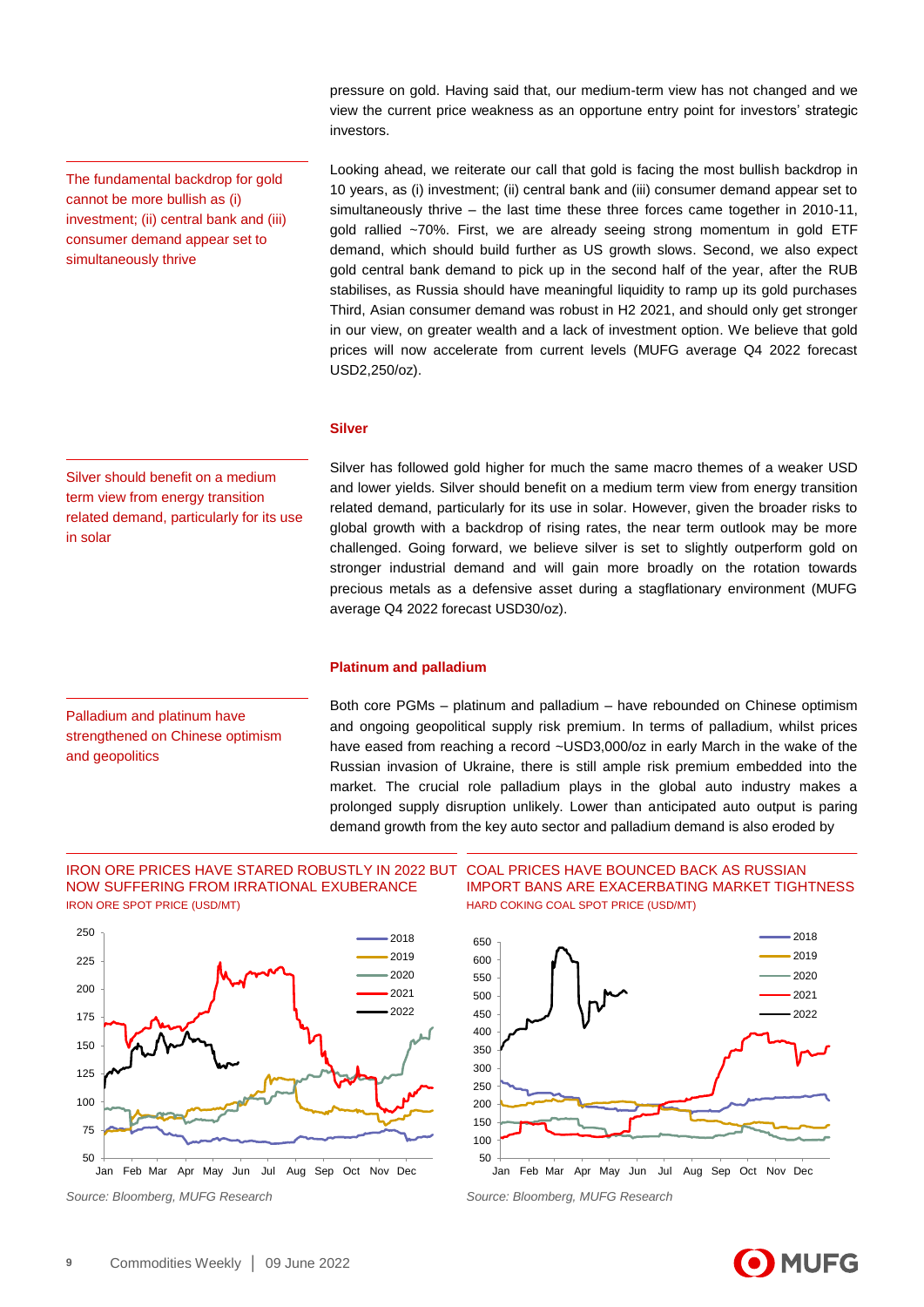substitution with platinum. Even with a healthy rebound, global auto output is unlikely to surpass 2019 pre-COVID levels until later in the decade. Switching gears, in terms of platinum, prices have fallen and are now hovering ~USD1,000/oz but we believe there is space for marked increased in the months ahead. Auto demand is likely to grow and gain on substitution with more expensive palladium. In addition, auto recycling supply should rise slightly, but be capped by the high prices of second-hand vehicles. Our forecasts point for palladium and platinum to average 2022 at USD2,931/oz and USD1,141/oz, respectively.

## BULK COMMODITIES (-3.7% W/W; 24.5% YTD)

## **Iron ore**

Iron ore prices are at one month highs as China begins to cautiously reopen

Iron ore is wavering near its highest level in a month as investors brace for strengthening Chinese demand for the steel-making material as lockdowns ebb. In a sign that demand recovery may be underway, China's steelmakers finally drew down stockpiles in late May, with levels plunging 10.2%, which comes after inventories rose to the highest level in two years. China's steel production seems to be running well ahead of demand, keeping the still supply-constrained seaborne market in deficit, also evidenced by China's eroding port inventories. Much has been said about China's stimulus measures such as the relaxing of infrastructure project approvals and property purchasing restrictions, but leading indicators for steel demand went from bad to worse in April. However, as lockdowns are easing and stimulus becomes more effective through the summer months, we still expect China's steel demand to recover.

### **Coal**

Coal prices have eased as trade flows slowly adjust

Australian coking coal prices have traded to record levels this year. Prices broke above USD600/MT at one stage in March, a period when there was plenty of uncertainty over Russian coal supply due to the war. Rainfall and floods in Australia also tightened up the supply side. The market has given back a lot of these gains as trade flows slowly adjust, and amid worries over Chinese demand and the expectation that Australian flows will recover as we head into the dry season. However, the market is still up more than 20% year-to-date.

## RUSSIAN PHYSCIAL DECOUPLING, MOUNTING INPUT COSTS AND HOARDING IS SEEING GRAIN PRICES SOAR SOYBEAN, WHEAT AND CORN PRICES (USD/BUSHELS)



FERTILISER SHORTAGES ON THE HORIZON DUE TO THE WAR, STOKING FURTHER INFLATIONARY PRESSURES FERTILISER PRICES, OIL AND EUROPE GAS (REBASED 100 = JAN 2020)



*Source: Bloomberg, MUFG Research Source: Bloomberg, MUFG Research*

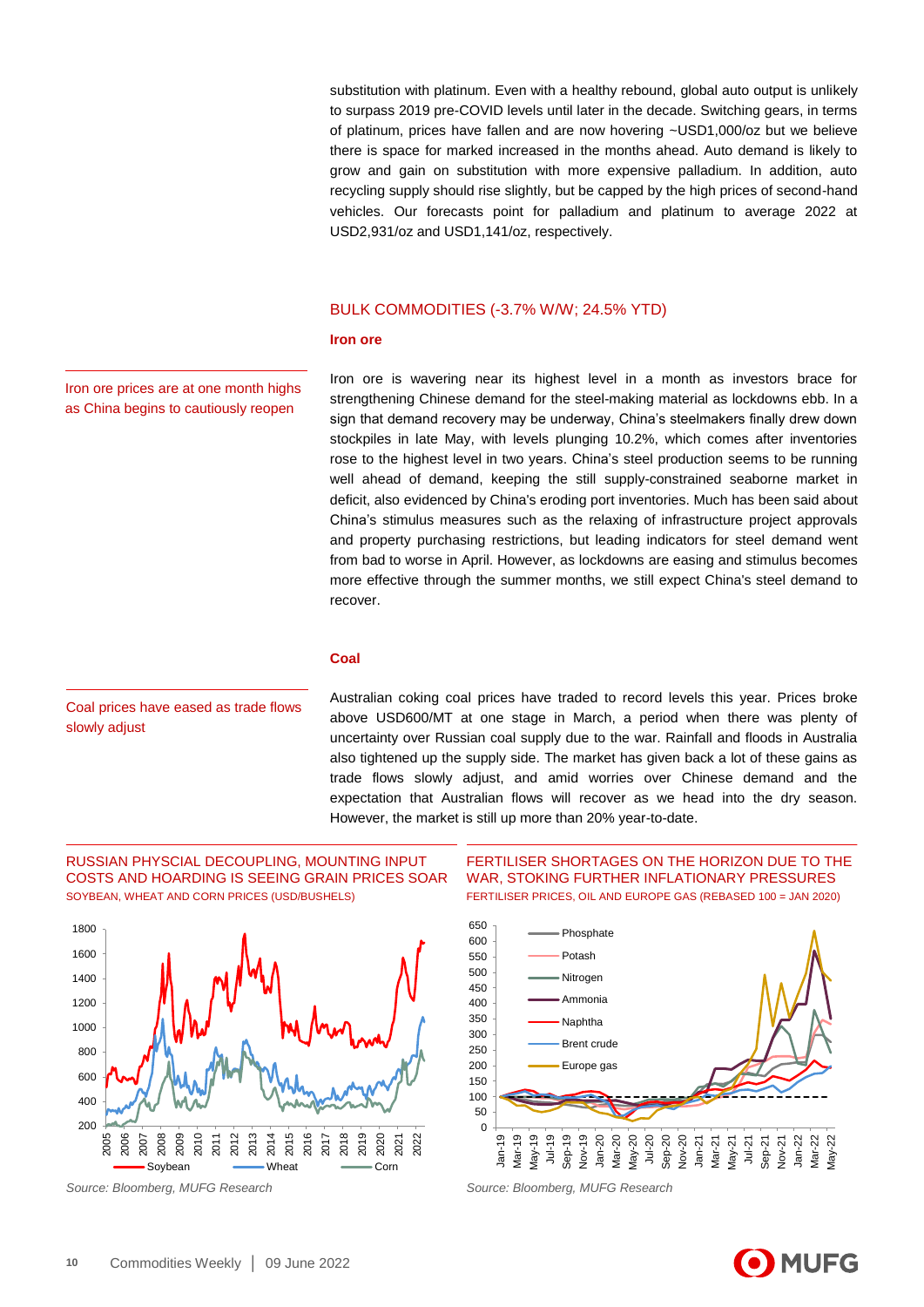## Coal prices have eased as trade flows slowly adjust

Australia has had a challenge to meet demand amidst Russian sanctions

Australian coking coal prices have traded to record levels this year. Prices broke above USD600/MT at one stage in March, a period when there was plenty of uncertainty over Russian coal supply due to the war. Rainfall and floods in Australia also tightened up the supply side. The market has given back a lot of these gains as trade flows slowly adjust, and amid worries over Chinese demand and the expectation that Australian flows will recover as we head into the dry season. However, the market is still up more than 20% year-to-date.

While Russian sanctions have raised supply concerns, Australia has struggled to help the market out with stronger export flows. Instead, exports have been under pressure for much of the year due to heavy rainfall in both Queensland and New South Wales. This follows weaker exports over 2021, with ~170/MT shipped last year – weakest volumes in a decade. The latest data suggests that exports over the first four months of the year totalled  $52/MT$ , down  $7\%$  y/y – slowest pace of exports since 2017. However, given that Australia is moving further into the dry season, we should see a recovery in coking coal exports.

## AGRICULTURE (1.4% W/W; 25.8% YTD)

The exports of Ukrainian grain shipments remain front and centre of attention

Turkey and the Netherlands have offered assistance but there is yet to be a breakthrough to secure safe passage of vital grain exports from Ukraine

Laser focus on rice as a substitute for wheat

Ukraine is working with partners to establish a humanitarian corridor for shipments of grains – notably, wheat, corn and soybean – and warned that failure to open up exports to the country will lead to catastrophic global food price increases. The sideways price action suggests that the market is not overly confident that we will see these exports anytime soon, which is accentuated by Ukrainian apprehensions that such an arrangement would leave ports vulnerable to further attacks.

Ukrainian agriculture minister, Mykola Solskyi, stated that 20m tons of grains and legumes as well as 5m tons of seed oils from the 2021 harvest cannot be exported due to the blockade and that the situation will become dire when the new harvest commences in July. "This domino effect will cause catastrophic price increases, acute famines and starvation in food insecure countries", he declared. Turkey and the Netherlands have offered military assistance to clear mines off the coast of Odesa and escort grain vessels but Ukraine has yet to endorse the plan.

Yet while the release of Ukrainian grain would be material for easing global food inflation, it would not solve the current tightness across global agricultural markets. In recent weeks Ukraine has been supplying an increasing amount of grain (~1m/MT against 100/KT a month since the war began) out of the country on rail, and is continuing to expand that export capacity, enabling a partial rundown of old-crop stockpiles. In addition, Ukraine's planting and growing season for both winter wheat and spring crops has been extremely disrupted across the board (Ukraine wheat production -33% y/y), with this loss irretrievable. As a result, should a corridor be created, it would likely soften spot fundamentals and present downside risk to our forecast, bringing forward a degree of trade activity that has been waiting for prices to ease, but crucially it will not improve overall fundamentals into 2023, in our view. Moreover, with crop conditions in the US as well as Canada continuing to decline, risks to global wheat markets remain firmly skewed to the upside. We acknowledge that price symmetry is prevalent at the current juncture  $-$  (i) upside price risks due to a lack of clarity around the timing and scope of any corridor; and (ii) downside price risks due to deal being reached and seaborne exports from Ukraine restart.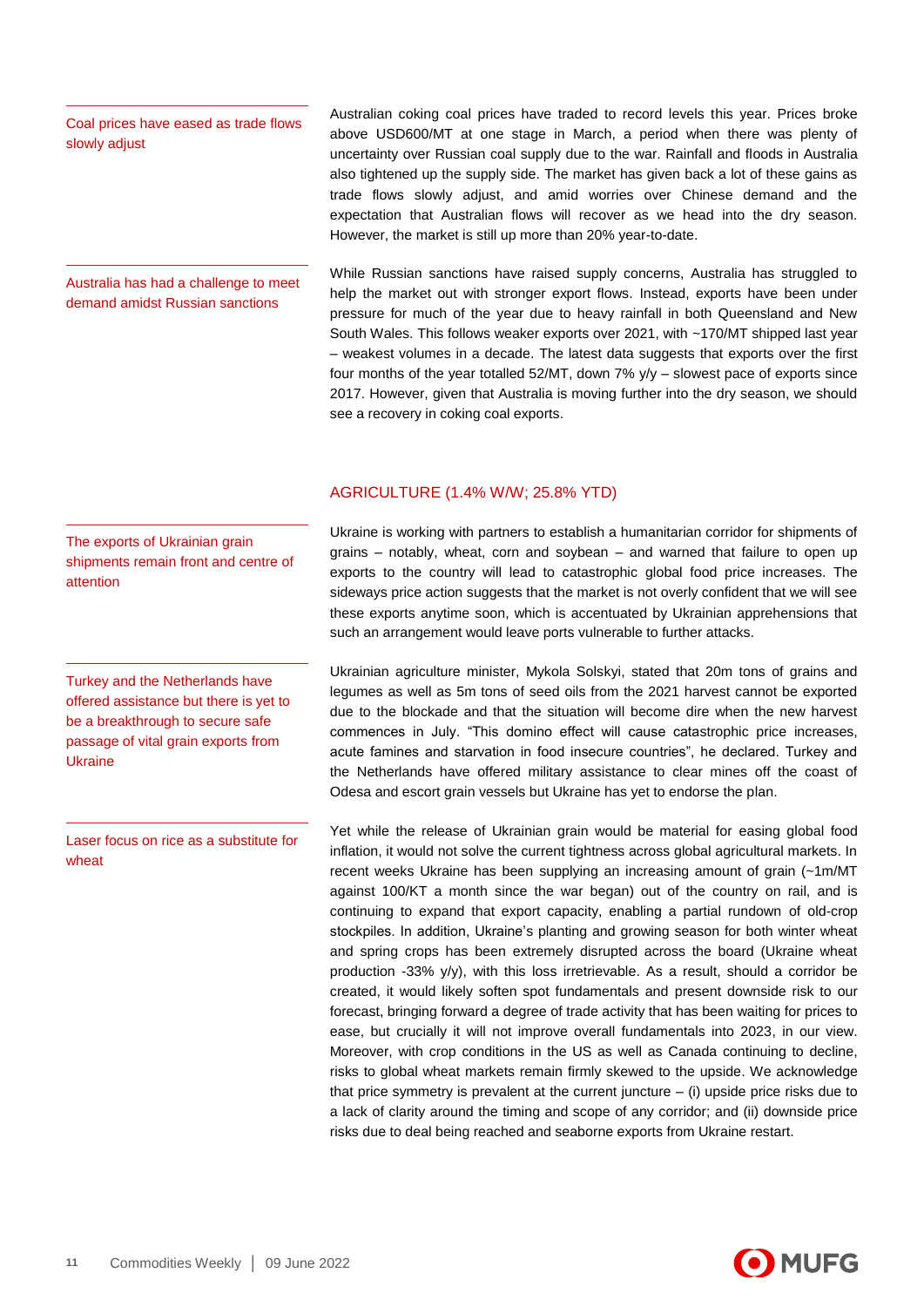# Commodity prices – performance

|                 |                                |                         |           | 2021                       | 2022     |                      |                                  |                            |          | <b>Change %</b>            |                                 |            |          |                            |         |
|-----------------|--------------------------------|-------------------------|-----------|----------------------------|----------|----------------------|----------------------------------|----------------------------|----------|----------------------------|---------------------------------|------------|----------|----------------------------|---------|
|                 | Commodity                      | <b>Ticker</b>           | Unit      | 31-Dec                     | 18-May   | $25-May$             | $01 - Jun$                       | 08-Jun                     | Week     | 1 MTD                      | 3 MTD                           | <b>YTD</b> | 1 Year   | 3 Years                    | 5 years |
|                 | 1 Bloomberg BCOM Total Returns | <b>BCOMTR Index</b>     | Index     | 211.80                     | 281.64   | 282.34               | 281.15                           | 291.26                     | 3.60     | 3.60                       | 2.77                            | 37.51      | 43.93    | 79.44                      | 74.75   |
|                 | 2 Bloomberg BCOM Spot Index    | <b>BCOMSP Index</b>     | Index     | 502.25                     | 658.49   | 660.00               | 657.06                           | 682.41                     | 3.86     | 3.86                       | 2.11                            | 35.87      | 40.51    | 106.68                     | 110.31  |
| $\mathbf{3}$    | Energy                         | <b>BCOMENSP Index</b>   | Index     | 368.86                     | 637.13   | 648.79               | 653.18                           | 708.40                     | 8.45     | 8.45                       | 23.29                           | 92.05      | 109.48   | 168.44                     | 196.16  |
| $\overline{4}$  | <b>US Natural Gas</b>          | NG1 Comdty              | USD/MMBtu | 3.73                       | 8.30     | 8.80                 | 8.15                             | 8.80                       | 8.02     | 7.81                       | 93.97                           | 135.42     | 180.72   | 275.74                     | 189.99  |
| $\sqrt{5}$      | <b>EU Natural Gas</b>          | <b>TZT1 Comdty</b>      | EUR/MMBtu | 3.73                       | 94.18    | 84.51                | 94.00                            | 79.41                      | $-15.53$ | $-15.53$                   | $-62.99$                        | 12.89      | 185.62   | 589.30                     | 419.51  |
| 6 <sup>°</sup>  | <b>WTI Crude</b>               | CL1 Comdty              | USD/b     | 75.21                      | 112.40   | 109.77               | 114.67                           | 122.46                     | 6.79     | 6.83                       | $-0.97$                         | 62.88      | 74.88    | 126.89                     | 168.40  |
| $\overline{7}$  | <b>Brent Crude</b>             | CO1 Comdty              | USD/b     | 77.78                      | 111.93   | 113.56               | 122.84                           | 123.89                     | 0.85     | 0.87                       | $-3.18$                         | 59.31      | 71.57    | 95.78                      | 158.90  |
| 8               | Gasoline                       | HO1 Comdty              | USD/lb    | 222.85                     | 394.17   | 381.10               | 408.04                           | 423.33                     | 3.75     | 3.68                       | 14.88                           | 89.85      | 90.66    | 143.30                     | 183.58  |
| $\overline{9}$  | <b>EU ETS EUA</b>              | MO1 Comdty              | USD/gal   | 80.22                      | 91.33    | 80.98                | 83.66                            | 80.98                      | $-3.20$  | $-4.98$                    | 16.69                           | $-0.91$    | 52.60    | 225.25                     | 1477.18 |
| 10              | <b>Metals</b>                  | <b>BCOMIN Index</b>     | Index     | 172.89                     | 181.08   | 183.65               | 185.55                           | 187.90                     | 1.26     | 1.26                       | $-20.01$                        | 8.68       | 18.69    | 72.01                      | 71.10   |
| 11              | <b>Industrial Metals Index</b> | <b>BCOMINSP Index</b>   | Index     | 303.57                     | 317.63   | 322.14               | 325.47                           | 329.20                     | 1.14     | 1.14                       | $-20.00$                        | 8.44       | 18.51    | 78.78                      | 83.16   |
| 12              | Copper                         | <b>HG1 Comdty</b>       | USD/lb    | 9,721                      | 9,366    | 9,454                | 9,448                            | 9,699                      | 2.66     | 2.66                       | $-5.67$                         | $-0.22$    | $-2.04$  | 67.25                      | 72.55   |
| $13$            | Aluminium                      | LA1 Comdty              | USD/MT    | 2,803                      | 2,877    | 2,883                | 2,764                            | 2,749                      | $-0.53$  | $-0.53$                    | $-26.36$                        | $-1.93$    | 13.44    | 58.22                      | 44.80   |
| 14              | Zinc                           | ZNC1 Comdty             | USD/MT    | 3,580                      | 3,670    | 3,802                | 3,929                            | 3,801                      | $-3.26$  | $-3.26$                    | $-8.01$                         | 6.17       | 27.59    | 47.61                      | 56.37   |
| $\overline{15}$ | <b>Nickel</b>                  | LN1 Comdty              | USD/MT    | 20,874                     | 26,352   | 26,514               | 28,348                           | 29.413                     | 3.76     | 3.76                       | $-38.99$                        | 40.91      | 64.66    | 154.79                     | 235.59  |
| 16              | <b>Precious Metals Index</b>   | <b>BCOMPRSP Index</b>   | Index     | 530.97                     | 521.85   | 533.69               | 526.55                           | 530.10                     | 0.67     | 0.67                       | $-11.44$                        | $-0.16$    | $-6.51$  | 40.15                      | 40.66   |
| $\overline{17}$ | Gold                           | GC1 Comdty              | USD/t oz  | 1,829                      | 1,818.90 | 1,865.40             | 1,842.70                         | 1,851.90                   | 0.50     | 0.50                       | $-9.37$                         | 1.27       | $-2.13$  | 38.08                      | 45.10   |
| 18              | Silver                         | SI1 Comdty              | USD/t oz  | 23.35                      | 21.74    | 22.06                | 21.69                            | 22.08                      | 1.81     | 1.81                       | $-17.88$                        | $-5.45$    | $-20.38$ | 46.90                      | 26.79   |
| 19              | Platinum                       | PL1 Comdty              | USD/t oz  | 964.40                     | 943.40   | 942.90               | 968.30                           | 1,012.90                   | 4.61     | 4.22                       | $-12.49$                        | 4.65       | $-13.19$ | 25.20                      | 7.58    |
| 20              | Palladium                      | PA1 Comdty              | USD/t oz  | 1,912                      | 2,032    | 1,987                | 1,995                            | 1,929                      | $-3.32$  | $-3.32$                    | $-34.99$                        | 0.86       | $-31.19$ | 42.91                      | 125.59  |
| 21              | <b>Bulk Commodities</b>        | aas.                    | aaan      | $\mathcal{L}_{\text{max}}$ | alar.    | $\sim$ $\sim$ $\sim$ | $\Delta\Delta\Delta\Delta\Delta$ | $\mathcal{L}_{\text{max}}$ | ш.       | $\mathcal{L}_{\text{max}}$ | $\frac{1}{2}$ and $\frac{1}{2}$ | ш.         | $\sim$   | $\mathcal{L}_{\text{max}}$ | $\sim$  |
| 22              | <b>Hard Coking Coal</b>        | XW1 Comdty              | USD/MT    | 341.76                     | 501.50   | 516.33               | 501.82                           | 418.00                     | $-16.70$ | $-19.23$                   | $-35.41$                        | 18.60      | 142.96   | 104.71                     | 179.54  |
| 23              | Iron Ore                       | SCO1 Comdty             | USD/MT    | 112.50                     | 131.58   | 133.10               | 133.51                           | 145.88                     | 9.27     | 9.88                       | $-7.66$                         | 30.40      | $-30.24$ | 50.51                      | 170.86  |
| 24              | Agriculture                    | <b>BCOMAG Index</b>     | Index     | 60.79                      | 79.63    | 76.92                | 75.39                            | 76.45                      | 1.41     | 1.41                       | $-0.64$                         | 25.77      | 28.11    | 87.90                      | 48.62   |
| $\frac{25}{26}$ | Agriculture Index              | <b>BCOMAGSP Index</b>   | Index     | 406.67                     | 527.72   | 509.72               | 499.63                           | 503.17                     | 0.71     | 0.71                       | $-1.99$                         | 23.73      | 24.82    | 103.33                     | 93.88   |
|                 | <b>Grain Index</b>             | <b>BCOMGRSP Index</b>   | Index     | 293.87                     | 414.44   | 396.64               | 385.04                           | 387.37                     | 0.60     | 0.60                       | $-3.39$                         | 31.82      | 25.07    | 102.01                     | 104.42  |
| $\overline{27}$ | Soybean                        | S 1 Comdty              | USD/bu    | 1.328.75                   | 1,678    | 1.693                | 1.683                            | 1.741                      | 3.43     | 3.43                       | 2.14                            | 31.03      | 10.19    | 103.33                     | 85.61   |
| 28              | Wheat                          | $\overline{W}$ 1 Comdty | USD/bu    | 770.75                     | 1,277.50 | 1,154.75             | 1,087.50                         | 1,075.00                   | $-1.15$  | $-1.15$                    | $-15.55$                        | 39.47      | 56.93    | 113.08                     | 139.29  |
| $\overline{29}$ | Corn                           | C 1 Comdty              | USD/bu    | 593.25                     | 800.75   | 771.75               | 753.50                           | 763.50                     | 1.33     | 1.33                       | 1.19                            | 28.70      | 12.28    | 83.64                      | 97.93   |
| 30              | Soft Index                     | <b>BCOMOSSP Index</b>   | Index     | 394.34                     | 433.13   | 416.87               | 423.64                           | 419.02                     | $-1.09$  | $-1.09$                    | 2.32                            | 6.26       | 34.43    | 95.50                      | 64.68   |
| 31              | Cotton                         | CT1 Comdty              | USD/lb    | 112.60                     | 148.46   | 141.54               | 138.98                           | 140.24                     | 0.91     | 0.91                       | 14.79                           | 24.55      | 64.72    | 113.81                     | 83.20   |
| 32              | Coffee                         | KC1 Comdty              | USD/lb    | 226.10                     | 228.20   | 213.65               | 231.25                           | 231.85                     | 0.26     | 0.26                       | $-0.94$                         | 2.54       | 47.02    | 129.67                     | 83.50   |
| 33              | Sugar                          | SB1 Comdty              | USD/lb    | 18.88                      | 20.00    | 19.75                | 19.40                            | 18.98                      | $-2.16$  | $-2.16$                    | $-2.32$                         | 0.53       | 7.17     | 51.84                      | 32.36   |
| 34              | Livestock Index                | <b>BCOMLISP Index</b>   | Index     | 196.83                     | 211.13   | 211.45               | 208.36                           | 212.94                     | 2.19     | 2.19                       | $-0.43$                         | 8.18       | 4.15     | 29.12                      | 16.70   |
| 35              | Live Cattle                    | LC1 Comdty              | USD/lb    | 138.90                     | 133.00   | 132.73               | 130.53                           | 133.73                     | 2.45     | 4.69                       | $-1.73$                         | $-1.62$    | 17.07    | 27.80                      | 4.02    |
| 36              | Lean Hogs                      | LH1 Comdty              | USD/lb    | 81.48                      | 105.15   | 109.03               | 107.98                           | 108.43                     | 0.42     | $-0.49$                    | 4.40                            | 31.88      | $-10.98$ | 36.62                      | 31.00   |
|                 | 37 USD Index                   | <b>DXY Index</b>        | Index     | 95.67                      | 103.36   | 101.86               | 101.75                           | 102.53                     | 0.76     | 0.76                       | 3.50                            | 7.17       | 13.82    | 6.20                       | 5.79    |

*Source: Bloomberg, MUFG Research*

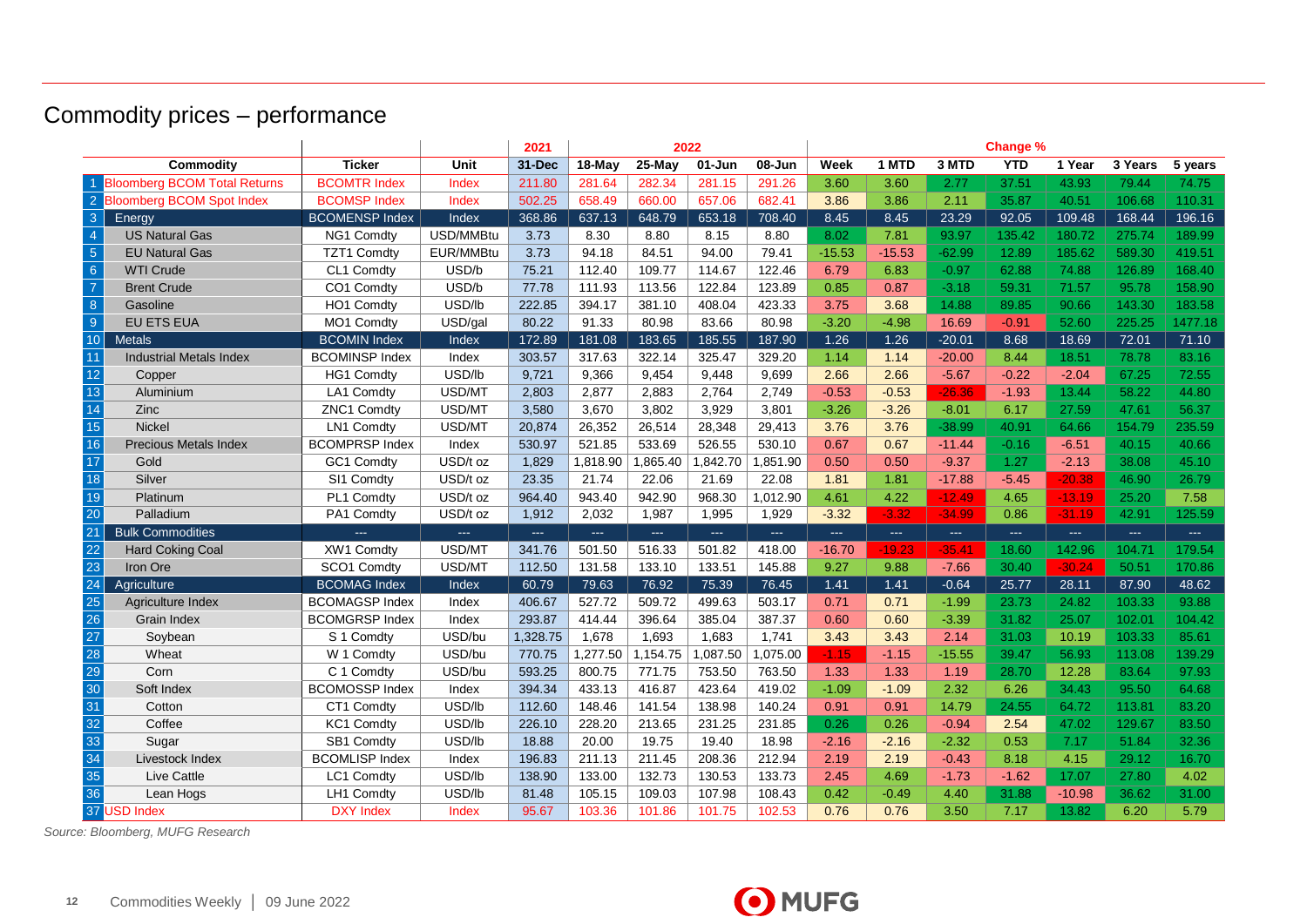|                 |                         |                    |             | $08 - Jun$  | <b>Quarter Averages</b> |           |        |        |           |           |         | <b>Annuals</b> |        |        |        |
|-----------------|-------------------------|--------------------|-------------|-------------|-------------------------|-----------|--------|--------|-----------|-----------|---------|----------------|--------|--------|--------|
|                 | Commodity               | <b>Ticker</b>      | <b>Unit</b> | <b>Spot</b> | $Q1 - 22$               | $Q2 - 22$ | Q3-22  | Q4-22  | $Q1 - 23$ | $Q2 - 23$ | $Q3-23$ | 2021           | 2022   | 2023   | 2024   |
|                 | Energy                  |                    |             |             |                         |           |        |        |           |           |         |                |        |        |        |
| $\overline{2}$  | <b>US Natural Gas</b>   | <b>NGA Comdty</b>  | USD/MMBtu   | 8.80        | 4.58                    | 7.10      | 4.50   | 5.10   | 5.30      | 4.00      | 4.10    | 3.72           | 5.32   | 4.62   | 3.96   |
| $\mathbf{3}$    | <b>EU Natural Gas</b>   | <b>TZTA Comdty</b> | EUR/MWh     | 79.41       | 96.50                   | 96.00     | 104.00 | 88.00  | 117.00    | 76.00     | 72.00   | 29.13          | 119.74 | 71.80  | 60.00  |
| $\overline{4}$  | <b>EU ETS EUA</b>       | <b>MOA Comdty</b>  | EUR/MT      | 80.98       | 95.93                   | 135.91    | 102.50 | 144.60 | 138.00    | 95.00     | 89.00   | 53.46          | 80.97  | 91.00  | 98.00  |
| $\sqrt{5}$      | <b>WTI Crude</b>        | <b>CLA Comdty</b>  | USD/b       | 122.46      | 94.77                   | 119.60    | 136.00 | 108.00 | 106.00    | 95.00     | 98.00   | 68.00          | 114.59 | 102.25 | 95.20  |
| $6\phantom{1}6$ | <b>Brent Crude</b>      | <b>COA Comdty</b>  | USD/b       | 123.89      | 97.90                   | 124.60    | 141.00 | 112.00 | 110.00    | 98.50     | 102.00  | 70.85          | 118.88 | 106.13 | 98.40  |
| $\overline{7}$  |                         |                    |             |             |                         |           |        |        |           |           |         |                |        |        |        |
| 8               | Copper                  | LMCADS03 Comdty    | USD/lb      | 9,699       | 9,974                   | 10.780    | 11.360 | 11.900 | 12,150    | 12,250    | 12,400  | 9,292          | 11,003 | 12,310 | 11,500 |
| 9               | Aluminium               | LMAHDS03 Comdty    | USD/MT      | 2,749       | 3,254                   | 3,700     | 3.780  | 3,800  | 3,910     | 4,000     | 3,950   | 2,477          | 3,633  | 3,980  | 3,700  |
| 10              | Zinc                    | LMZSDS03 Comdty    | USD/MT      | 3,801       | 3,727                   | 4,100     | 3,950  | 3,650  | 3,700     | 3,750     | 3.780   | 3.016          | 3,857  | 3.760  | 3.900  |
|                 | <b>Nickel</b>           | LMNIDS03 Comdty    | USD/MT      | 29,413      | 28,302                  | 29,500    | 28,000 | 26,000 | 27,500    | 27,000    | 29,000  | 18,457         | 27,951 | 27,900 | 26,500 |
| 12              | <b>Precious Metals</b>  |                    |             |             |                         |           |        |        |           |           |         |                |        |        |        |
| 13              | Gold                    | <b>XAU Comdty</b>  | USD/t oz    | 1.852       | 1.879                   | 2.030     | 2.115  | 2,250  | 2,280     | 2,060     | 2,030   | 1.799          | 2.068  | 2.090  | 1.900  |
| 14              | Silver                  | <b>XAG Comdty</b>  | USD/t oz    | 22.08       | 24.11                   | 26.60     | 27.50  | 29.00  | 30.00     | 28.00     | 27.60   | 25.16          | 26.80  | 28.20  | 26.95  |
| 15              | <b>Platinum</b>         | <b>XPT Comdty</b>  | USD/t oz    | 1,012.90    | 1,030.00                | 1,140     | 1,180  | 1,215  | 1,250     | 1,190     | 1,120   | 1,089          | 1,141  | 1,175  | 1,210  |
| 16              | Palladium               | <b>XPD Comdty</b>  | USD/t oz    | 1,928.60    | 2,315                   | 2,900     | 3,150  | 3,360  | 3,250     | 3,200     | 3,290   | 2.391          | 2,931  | 3,255  | 3,100  |
| 17              |                         |                    |             |             |                         |           |        |        |           |           |         |                |        |        |        |
| 18              | <b>Hard Coking Coal</b> | <b>IACA Comdty</b> | USD/MT      | 418.00      | 433.98                  | 506.00    | 470.00 | 410.00 | 405.00    | 380.00    | 390.00  | 188.50         | 455.00 | 380.00 | 350.00 |
| 19              | Iron Ore                | <b>SCOA Comdty</b> | USD/MT      | 145.88      | 141.15                  | 158.00    | 140.00 | 115.00 | 95.00     | 90.00     | 80.00   | 159.83         | 138.54 | 86.50  | 97.00  |
| 20              |                         |                    |             |             |                         |           |        |        |           |           |         |                |        |        |        |
| 21              | Soybean                 | <b>BOA Comdty</b>  | USD/bu      | 1,741       | 1,559                   | 1,740     | 1,590  | 1,550  | 1,520     | 1,500     | 1,475   | 1,375          | 1,610  | 1,505  | 1,460  |
| 22              | Wheat                   | W A Comdty         | USD/bu      | 1,075       | 913.80                  | 1.240     | 1.215  | 1,195  | 980.00    | 920.00    | 850.00  | 683.47         | 1,141  | 910.00 | 880.00 |
| 23              | Corn                    | C A Comdty         | USD/bu      | 763.50      | 671.65                  | 850.00    | 820.00 | 780.00 | 730.00    | 680.00    | 670.00  | 581.69         | 780.41 | 695.00 | 650.00 |
| 24              | Cotton                  | <b>CTA Comdty</b>  | USD/lb      | 140.24      | 123.43                  | 129.00    | 124.00 | 118.00 | 102.00    | 98.00     | 104.00  | 93.43          | 123.61 | 104.00 | 98.00  |
| 25              | Coffee                  | <b>DFA Comdty</b>  | USD/lb      | 232.15      | 234.84                  | 232.00    | 215.00 | 225.00 | 230.00    | 220.00    | 200.00  | 168.75         | 226.71 | 215.00 | 210.00 |
| 26              | Sugar                   | <b>SBA Comdty</b>  | USD/lb      | 18.97       | 18.61                   | 19.20     | 18.60  | 18.50  | 18.30     | 19.00     | 18.40   | 17.86          | 18.73  | 18.50  | 17.80  |

# Commodity prices – quarterly and annual forecasts

*Source: Bloomberg, MUFG Research*

# Commodity prices – 6-12 month forward outlook, vs. spot/nearby forwards

|                    | <b>Bullish</b>             | Neutral-to-bullish | <b>Neutral</b> | Neutral-to-bearish | <b>Bearish</b>       |
|--------------------|----------------------------|--------------------|----------------|--------------------|----------------------|
| 1 Energy           | EU natural gas, Brent, WTI | US natural gas     | $\frac{1}{2}$  | $- - -$            |                      |
| 2 Base Metals      | Aluminium, Copper, Nickel  | Zinc               | $\sim$ $\sim$  | $- - -$            | $- - -$              |
| 3 Precious Metals  | Platinum, Palladium        | Gold, Silver       | $\sim$ $\sim$  | $  -$              | $\sim$ $\sim$ $\sim$ |
| 4 Bulk Commodities | <b>Hard Coking Coal</b>    | $\sim$ $\sim$      | Iron ore       |                    | $- - -$              |
| 5 Agriculture      | Soybean, Wheat, Corn       | $--$               | $\frac{1}{2}$  | Cotton             | Coffee, Sugar        |

*Source: Bloomberg, MUFG Research*

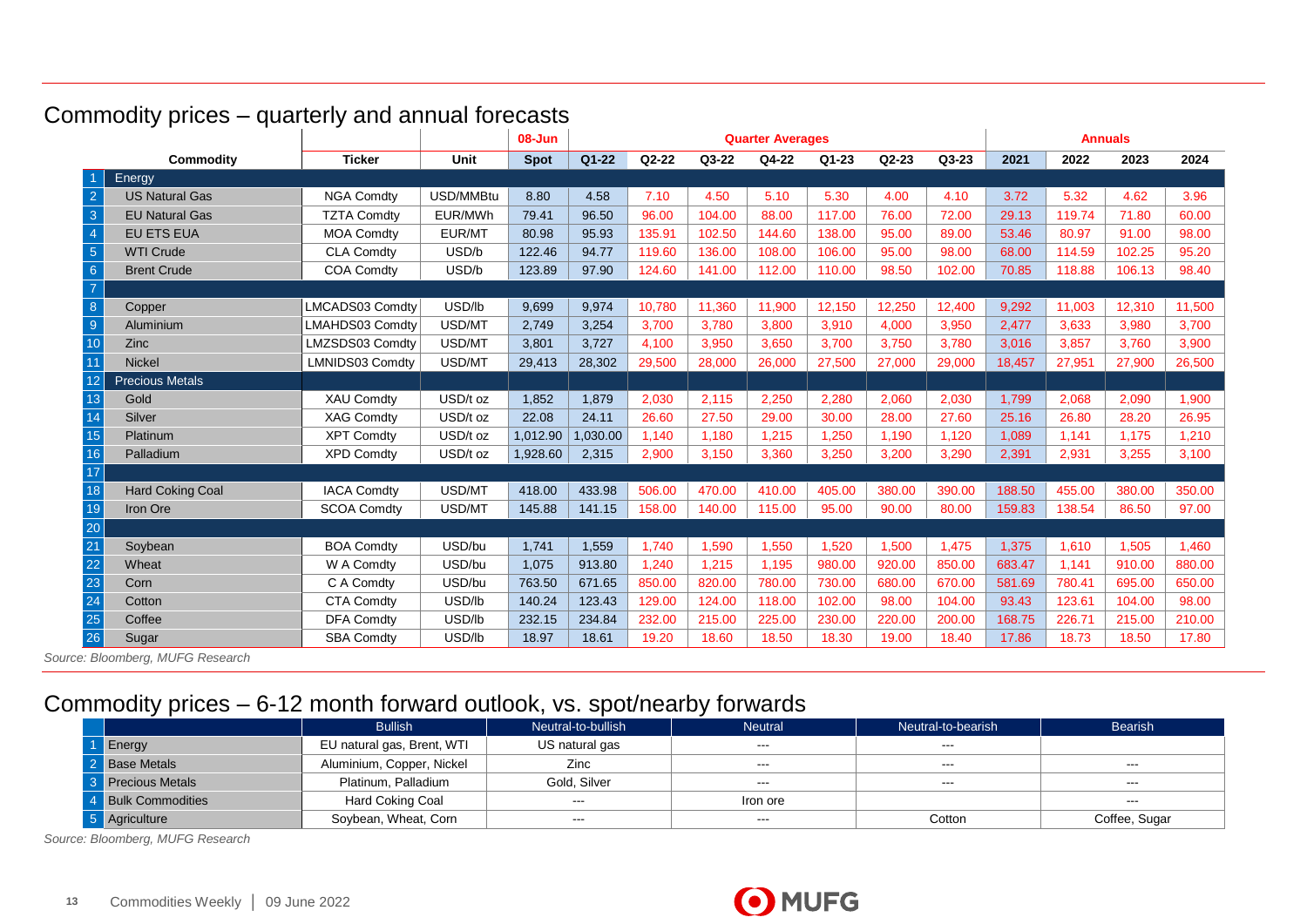

-50 -45 -40 -35  $-30$ -25 -20 -15 -10 -5  $\overline{0}$  $\frac{18}{5}$ 10  $\overline{15}$ 20 25 30  $35$ 40

## Core indicators – commodities flows and returns

USD-DENOMINATED GLOBAL ASSET MARKET RETURNS USD-DENOMINATED GLOBALL ASSET MARKET RETURNS REBASED 1 JANUARY 2022 = 100 ANNUALISED PERFORMANCE (%)





*Source: Bloomberg, MUFG Research*

## 2017 2018 2019 2020 2021 2022-YTD ■ Credit ■ Debt ■ Rates ■ Equity ■ USD FX ■ Crypto ■ Commodities



COMMODITIES ETF COMBINED CUMULATIVE AUM COMMODITIES ETF COMBINED CUMULATIVE FUND FLOWS

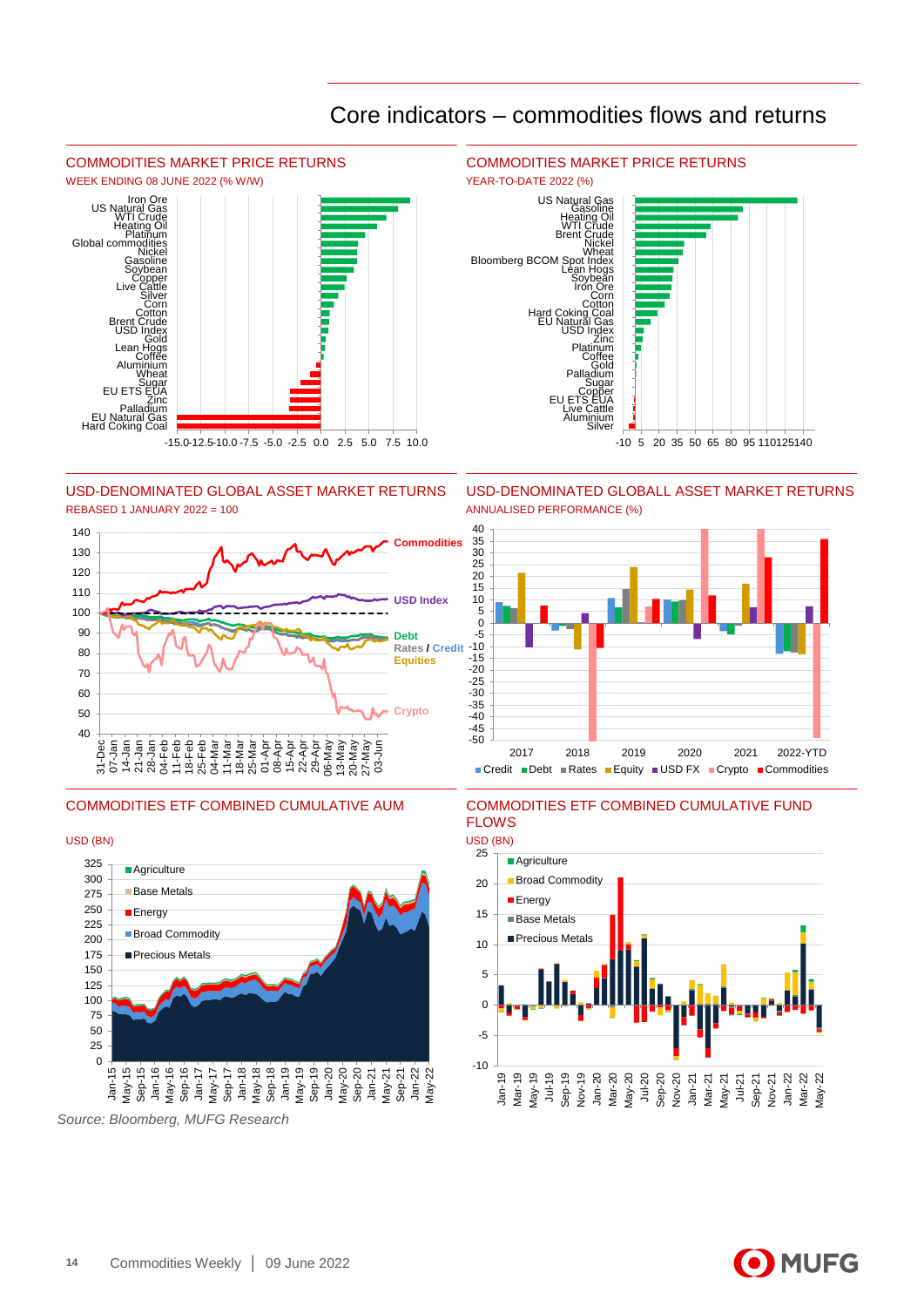## Core indicators – prices





14 DAY RELATIVE STRENGTH INDEX (RSI) AND WTI COPPER SPOT USD/B AND 0-100 INDEX (<30 = OVERSOLD; >70 = OVERBOUGHT) USD/LB





*Source: Bloomberg, EIA, IEA, OPEC, MUFG Research*

## BRENT SPOT NYMEX WTI SPOT





## GOLD SPOT EU CARBON PRICE AND VOLUME



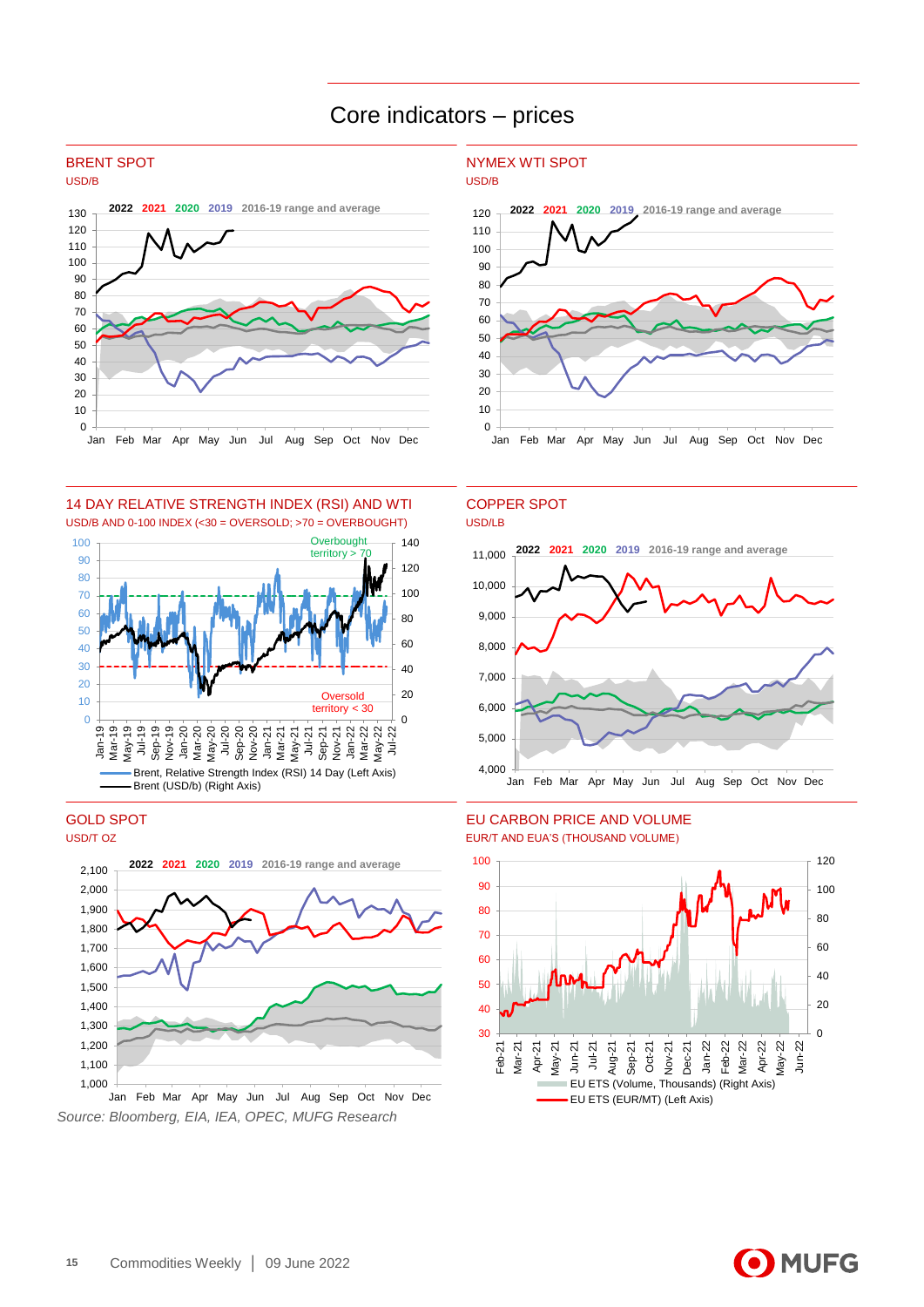

## Core indicators – market positioning











# CONTRACTS (THOUSANDS) CONTRACTS (THOUSANDS)





SUGAR MANAGED MONEY **COTTON MANAGED MONEY** 



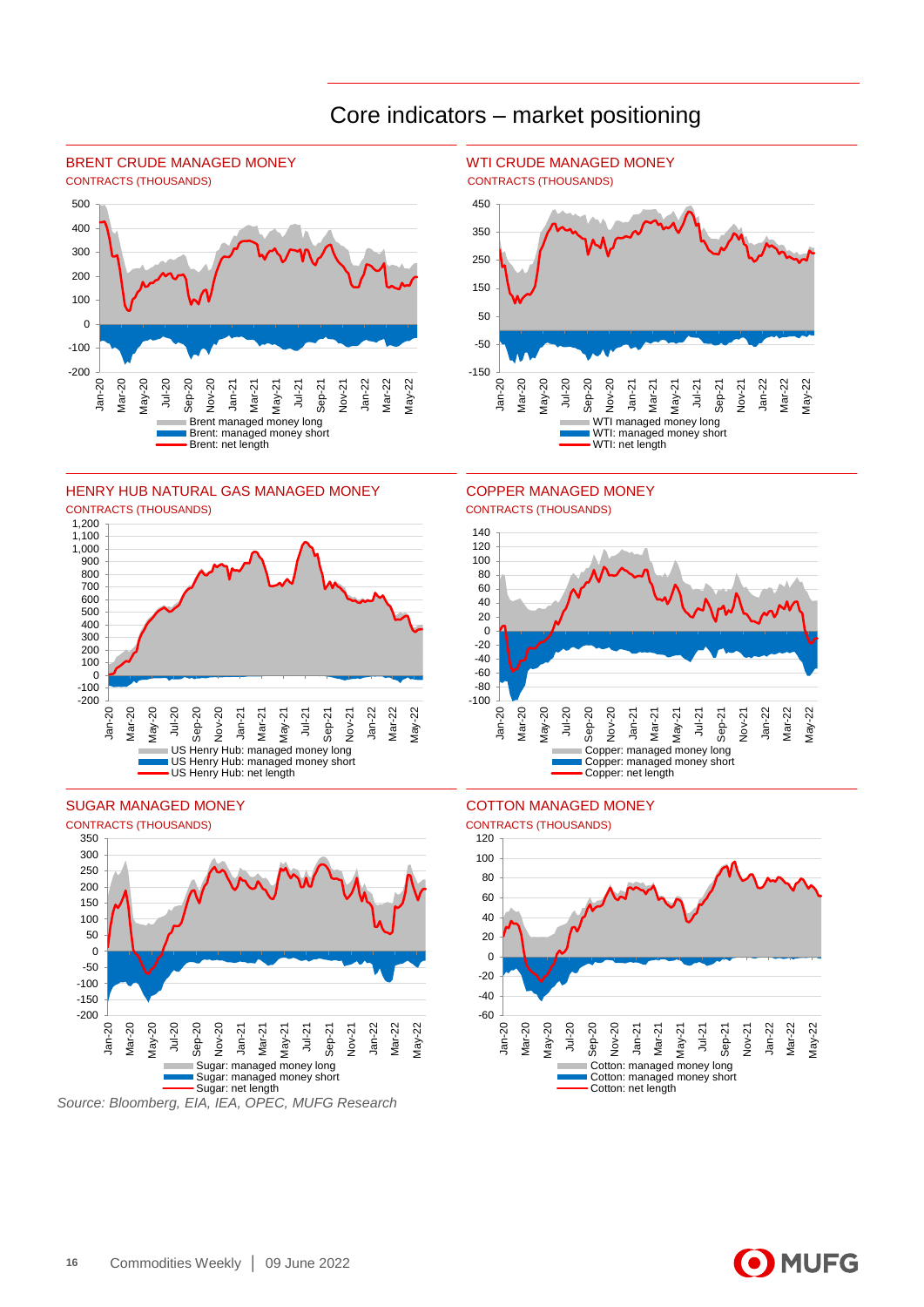

## Core indicators – timespreads and futures



## COPPER TIMESPREADS - FRONT, 3 AND 6 MONTHS BRENT FUTURES CURVE USD/B USD/B







## WTI FUTURES CURVE BRENT-DUBAI SPREAD



O MUFG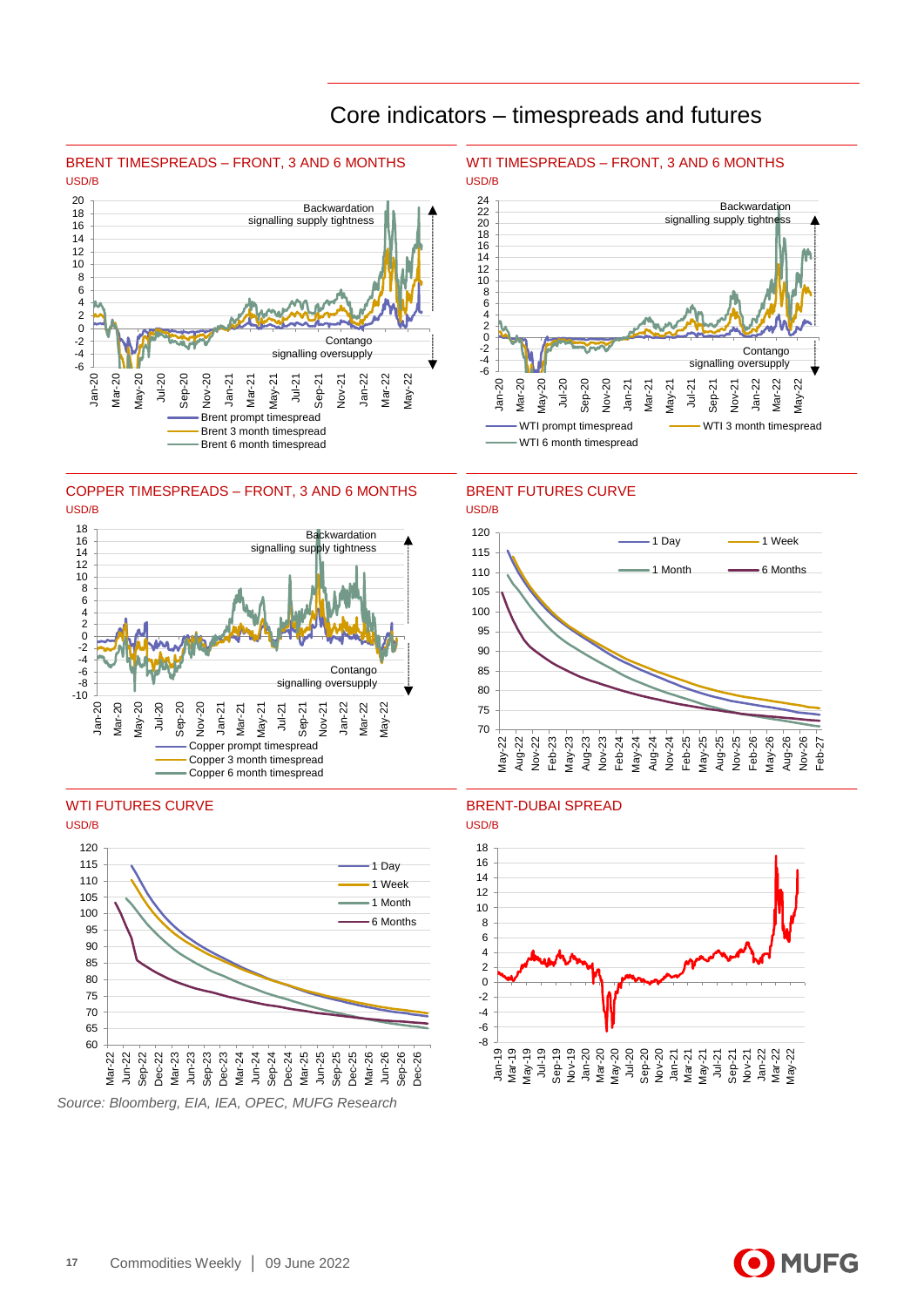## Core indicators – inventories, storage and products

# MILLION BARRELS MILLION BARRELS



## CHINA SHANDONG CRUDE INVENTORIES GLOBAL CRUDE FLOATING STORAGE MILLION BARRELS **MILLION BARRELS**



# MILLION BARRELS MILLION BARRELS



*Source: Bloomberg, EIA, IEA, OPEC, MUFG Research*

# US CRUDE INVENTORIES ARA CRUDE INVENTORIES





# US GASOLINE INVENTORIES JAPAN GASOLINE INVENTORIES



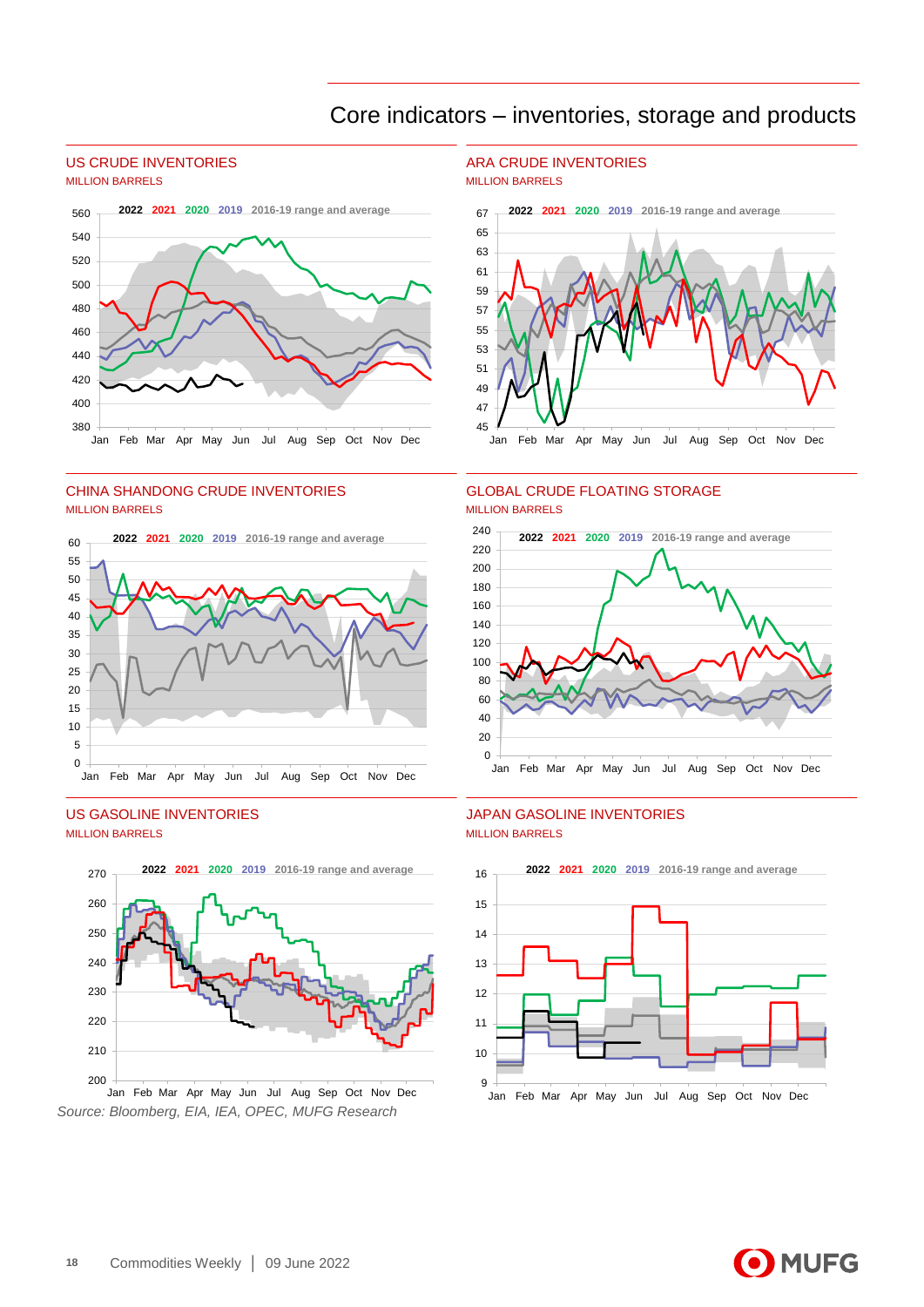# Global oil supply/demand balance (thousands b/d and y/y change)

| Demand<br>25,245<br>22,124<br>23,777<br>24,703<br>24,955<br>252<br><b>North America</b><br>$-3,122$<br>1,654<br>926<br>6,654<br>6,275<br>6,732<br>154<br>123<br>LatAm<br>6,578<br>6,855<br>$-379$<br>304<br>15,093<br>13,147<br>13,772<br>14,591<br>14,707<br>819<br>116<br>Europe<br>$-1,945$<br>625<br><b>CIS</b><br>4,722<br>4,417<br>4,724<br>4,948<br>5,007<br>306<br>224<br>59<br>$-305$<br>Asia<br>27,931<br>27,382<br>28,708<br>29,627<br>30,751<br>$-549$<br>1,326<br>919<br>1,124<br><b>Middle East</b><br>8,241<br>7,745<br>7,922<br>8,176<br>8,223<br>$-496$<br>254<br>47<br>177<br>4,251<br>4,129<br>105<br>Africa<br>4,324<br>4,429<br>4,623<br>$-122$<br>195<br>194<br><b>Total OECD Demand</b><br>494<br>47,854<br>42,029<br>44,559<br>46,415<br>46,910<br>$-5,825$<br>2,530<br>1,856<br><b>Total Non-OECD Demand</b><br>52,218<br>50,332<br>54,343<br>55,900<br>1,557<br>52,647<br>$-1,887$<br>2,315<br>1,697<br>100,072<br>92,361<br>97,206<br>$-7,711$<br>4,845<br>3,553<br><b>Total Global Demand</b><br>100,759<br>102,810<br>2,051<br>24,752<br>25,205<br>27,744<br>453<br><b>North America</b><br>25,767<br>26,666<br>$-1,014$<br>1,461<br>1,078<br>9,923<br>9,194<br>9,009<br>9,748<br>10,550<br>$-187$<br>741<br>801<br>US shale<br>$-729$<br>8,619<br>9,344<br>534<br>Other US<br>8,306<br>8,276<br>9,153<br>$-30$<br>343<br>191<br><b>Total US</b><br>18,229<br>17,470<br>17,627<br>18,902<br>19,894<br>$-759$<br>992<br>157<br>1,275<br>LatAm<br>4,794<br>4,841<br>4,831<br>5,116<br>5,279<br>47<br>$-10$<br>285<br>163<br>3,477<br>3,685<br>3,527<br>3,632<br>3,757<br>208<br>$-158$<br>105<br>125<br>Europe<br>296<br>CIS<br>14,643<br>13,504<br>13,763<br>14,481<br>14,778<br>$-1,139$<br>259<br>718<br>Asia<br>7,694<br>7,510<br>7,437<br>7,391<br>7,234<br>$-184$<br>$-74$<br>$-45$<br>$-157$<br>15<br><b>Middle East</b><br>3,012<br>3,013<br>3,089<br>3,187<br>3,202<br>$\mathbf{1}$<br>75<br>99<br>Africa<br>$-37$<br>1,487<br>1,390<br>1,309<br>1,293<br>1,257<br>$-97$<br>$-81$<br>$-16$<br>62,530<br>67,655<br><b>Total Non-OPEC</b><br>65,004<br>63,128<br>66,043<br>598<br>1,612<br>$-2,474$<br>2,915<br><b>Total OPEC Crude</b><br>30,166<br>26,340<br>27,089<br>29,697<br>30,452<br>$-3,826$<br>748<br>755<br>2,609<br><b>Total OPEC NGL</b><br>5,234<br>4,978<br>5,353<br>78<br>5,126<br>5,431<br>$-256$<br>148<br>228<br><b>Total OPEC Supply</b><br>35,400<br>32,214<br>35,050<br>35,883<br>832<br>31,318<br>$-4,081$<br>896<br>2,836<br><b>Total OPEC+ Supply</b><br>45,415<br>46,105<br>41,049<br>42,039<br>46,435<br>$-5,056$<br>990<br>3,376<br>1,020<br>494<br>459<br>531<br>479<br>437<br>$-22$<br>Ecuador<br>$-52$<br>14<br>$-34$<br>875<br>508<br>555<br>803<br>830<br>$-367$<br>248<br>28<br>Venezuela<br>47<br>1,023<br>898<br>908<br>939<br>935<br>$-125$<br>10<br>31<br>$-5$<br>Algeria<br>265<br>333<br>288<br>253<br>232<br>-44<br>$-23$<br>$-12$<br>$-21$<br>Congo<br>184<br>213<br>189<br>184<br>0<br>Gabon<br>180<br>$-24$<br>-5<br>$-3$<br>959<br>Angola<br>1,389<br>1,262<br>1,116<br>1,014<br>$-127$<br>$-146$<br>$-102$<br>$-55$<br>1,731<br>1,577<br>1,391<br>1,502<br>1,552<br>$-154$<br>111<br>50<br>Nigeria<br>-185<br>Eq. Guinea<br>110<br>113<br>101<br>100<br>94<br>$\mathbf{3}$<br>$-12$<br>$-6$<br>-1<br>366<br>1,151<br>1,154<br>1,266<br>$-720$<br>785<br>4<br>112<br>Libya<br>1,086<br>2,157<br>2,362<br>2,683<br>2,700<br>2,883<br>$-205$<br>527<br>17<br>183<br>Iran<br>4,044<br>4,026<br>4,514<br>4,712<br>4,427<br>$-668$<br>$-17$<br>401<br>87<br>Iraq<br>Kuwait<br>2,682<br>2,437<br>2,414<br>,669<br>2,713<br>$-245$<br>$-23$<br>255<br>44<br>9.944<br>Saudi Arabia<br>9,184<br>9,083<br>10,420<br>10,596<br>$-760$<br>$-101$<br>1,336<br>176<br>UAE<br>3,177<br>2,840<br>2,717<br>3,073<br>3,260<br>$-336$<br>$-124$<br>356<br>187<br>95,342<br><b>Total Global Supply</b><br>100,404<br>93,848<br>101,093<br>103,538<br>$-6,555$<br>1,494<br>5,751<br>2,445<br>1,488<br>Imbalance (Supply - Demand)<br>332<br>$-1,863$<br>335<br>729<br>шL,<br>المست<br><b>Sec</b><br>aaa<br><b>OECD Commercial Stocks</b><br>65<br>377<br>$-1,084$<br>47<br>389<br>$\qquad \qquad - -$<br>---<br>---<br>---<br>5yr Avg OECD Days of Demand<br>63.0<br>63.0<br>61.5<br>62.3<br>63.0<br>$\qquad \qquad - -$<br>---<br>---<br>--- | As of June 2022 | 2019<br>(ho. b/d) | 2020<br>(ho. b/d) | 2021<br>(ho. b/d) | 2022<br>(ho. b/d) | 2023<br>(ho. b/d) | 2020<br>(% ) | 2021<br>(% ) | 2022<br>(% ) | 2023<br>(% ) |
|---------------------------------------------------------------------------------------------------------------------------------------------------------------------------------------------------------------------------------------------------------------------------------------------------------------------------------------------------------------------------------------------------------------------------------------------------------------------------------------------------------------------------------------------------------------------------------------------------------------------------------------------------------------------------------------------------------------------------------------------------------------------------------------------------------------------------------------------------------------------------------------------------------------------------------------------------------------------------------------------------------------------------------------------------------------------------------------------------------------------------------------------------------------------------------------------------------------------------------------------------------------------------------------------------------------------------------------------------------------------------------------------------------------------------------------------------------------------------------------------------------------------------------------------------------------------------------------------------------------------------------------------------------------------------------------------------------------------------------------------------------------------------------------------------------------------------------------------------------------------------------------------------------------------------------------------------------------------------------------------------------------------------------------------------------------------------------------------------------------------------------------------------------------------------------------------------------------------------------------------------------------------------------------------------------------------------------------------------------------------------------------------------------------------------------------------------------------------------------------------------------------------------------------------------------------------------------------------------------------------------------------------------------------------------------------------------------------------------------------------------------------------------------------------------------------------------------------------------------------------------------------------------------------------------------------------------------------------------------------------------------------------------------------------------------------------------------------------------------------------------------------------------------------------------------------------------------------------------------------------------------------------------------------------------------------------------------------------------------------------------------------------------------------------------------------------------------------------------------------------------------------------------------------------------------------------------------------------------------------------------------------------------------------------------------------------------------------------------------------------------------------------------------------------------------------------------------------------------------------------------------------------------------------------------------------------------------------------------------------------------------------------------------------------------------------------------------------------------------------------------------------------------------------------------------------------------------------------------------------------------------------------------------------------------------|-----------------|-------------------|-------------------|-------------------|-------------------|-------------------|--------------|--------------|--------------|--------------|
|                                                                                                                                                                                                                                                                                                                                                                                                                                                                                                                                                                                                                                                                                                                                                                                                                                                                                                                                                                                                                                                                                                                                                                                                                                                                                                                                                                                                                                                                                                                                                                                                                                                                                                                                                                                                                                                                                                                                                                                                                                                                                                                                                                                                                                                                                                                                                                                                                                                                                                                                                                                                                                                                                                                                                                                                                                                                                                                                                                                                                                                                                                                                                                                                                                                                                                                                                                                                                                                                                                                                                                                                                                                                                                                                                                                                                                                                                                                                                                                                                                                                                                                                                                                                                                                                                                         |                 |                   |                   |                   |                   |                   |              |              |              |              |
|                                                                                                                                                                                                                                                                                                                                                                                                                                                                                                                                                                                                                                                                                                                                                                                                                                                                                                                                                                                                                                                                                                                                                                                                                                                                                                                                                                                                                                                                                                                                                                                                                                                                                                                                                                                                                                                                                                                                                                                                                                                                                                                                                                                                                                                                                                                                                                                                                                                                                                                                                                                                                                                                                                                                                                                                                                                                                                                                                                                                                                                                                                                                                                                                                                                                                                                                                                                                                                                                                                                                                                                                                                                                                                                                                                                                                                                                                                                                                                                                                                                                                                                                                                                                                                                                                                         |                 |                   |                   |                   |                   |                   |              |              |              |              |
|                                                                                                                                                                                                                                                                                                                                                                                                                                                                                                                                                                                                                                                                                                                                                                                                                                                                                                                                                                                                                                                                                                                                                                                                                                                                                                                                                                                                                                                                                                                                                                                                                                                                                                                                                                                                                                                                                                                                                                                                                                                                                                                                                                                                                                                                                                                                                                                                                                                                                                                                                                                                                                                                                                                                                                                                                                                                                                                                                                                                                                                                                                                                                                                                                                                                                                                                                                                                                                                                                                                                                                                                                                                                                                                                                                                                                                                                                                                                                                                                                                                                                                                                                                                                                                                                                                         |                 |                   |                   |                   |                   |                   |              |              |              |              |
|                                                                                                                                                                                                                                                                                                                                                                                                                                                                                                                                                                                                                                                                                                                                                                                                                                                                                                                                                                                                                                                                                                                                                                                                                                                                                                                                                                                                                                                                                                                                                                                                                                                                                                                                                                                                                                                                                                                                                                                                                                                                                                                                                                                                                                                                                                                                                                                                                                                                                                                                                                                                                                                                                                                                                                                                                                                                                                                                                                                                                                                                                                                                                                                                                                                                                                                                                                                                                                                                                                                                                                                                                                                                                                                                                                                                                                                                                                                                                                                                                                                                                                                                                                                                                                                                                                         |                 |                   |                   |                   |                   |                   |              |              |              |              |
|                                                                                                                                                                                                                                                                                                                                                                                                                                                                                                                                                                                                                                                                                                                                                                                                                                                                                                                                                                                                                                                                                                                                                                                                                                                                                                                                                                                                                                                                                                                                                                                                                                                                                                                                                                                                                                                                                                                                                                                                                                                                                                                                                                                                                                                                                                                                                                                                                                                                                                                                                                                                                                                                                                                                                                                                                                                                                                                                                                                                                                                                                                                                                                                                                                                                                                                                                                                                                                                                                                                                                                                                                                                                                                                                                                                                                                                                                                                                                                                                                                                                                                                                                                                                                                                                                                         |                 |                   |                   |                   |                   |                   |              |              |              |              |
|                                                                                                                                                                                                                                                                                                                                                                                                                                                                                                                                                                                                                                                                                                                                                                                                                                                                                                                                                                                                                                                                                                                                                                                                                                                                                                                                                                                                                                                                                                                                                                                                                                                                                                                                                                                                                                                                                                                                                                                                                                                                                                                                                                                                                                                                                                                                                                                                                                                                                                                                                                                                                                                                                                                                                                                                                                                                                                                                                                                                                                                                                                                                                                                                                                                                                                                                                                                                                                                                                                                                                                                                                                                                                                                                                                                                                                                                                                                                                                                                                                                                                                                                                                                                                                                                                                         |                 |                   |                   |                   |                   |                   |              |              |              |              |
|                                                                                                                                                                                                                                                                                                                                                                                                                                                                                                                                                                                                                                                                                                                                                                                                                                                                                                                                                                                                                                                                                                                                                                                                                                                                                                                                                                                                                                                                                                                                                                                                                                                                                                                                                                                                                                                                                                                                                                                                                                                                                                                                                                                                                                                                                                                                                                                                                                                                                                                                                                                                                                                                                                                                                                                                                                                                                                                                                                                                                                                                                                                                                                                                                                                                                                                                                                                                                                                                                                                                                                                                                                                                                                                                                                                                                                                                                                                                                                                                                                                                                                                                                                                                                                                                                                         |                 |                   |                   |                   |                   |                   |              |              |              |              |
|                                                                                                                                                                                                                                                                                                                                                                                                                                                                                                                                                                                                                                                                                                                                                                                                                                                                                                                                                                                                                                                                                                                                                                                                                                                                                                                                                                                                                                                                                                                                                                                                                                                                                                                                                                                                                                                                                                                                                                                                                                                                                                                                                                                                                                                                                                                                                                                                                                                                                                                                                                                                                                                                                                                                                                                                                                                                                                                                                                                                                                                                                                                                                                                                                                                                                                                                                                                                                                                                                                                                                                                                                                                                                                                                                                                                                                                                                                                                                                                                                                                                                                                                                                                                                                                                                                         |                 |                   |                   |                   |                   |                   |              |              |              |              |
|                                                                                                                                                                                                                                                                                                                                                                                                                                                                                                                                                                                                                                                                                                                                                                                                                                                                                                                                                                                                                                                                                                                                                                                                                                                                                                                                                                                                                                                                                                                                                                                                                                                                                                                                                                                                                                                                                                                                                                                                                                                                                                                                                                                                                                                                                                                                                                                                                                                                                                                                                                                                                                                                                                                                                                                                                                                                                                                                                                                                                                                                                                                                                                                                                                                                                                                                                                                                                                                                                                                                                                                                                                                                                                                                                                                                                                                                                                                                                                                                                                                                                                                                                                                                                                                                                                         |                 |                   |                   |                   |                   |                   |              |              |              |              |
|                                                                                                                                                                                                                                                                                                                                                                                                                                                                                                                                                                                                                                                                                                                                                                                                                                                                                                                                                                                                                                                                                                                                                                                                                                                                                                                                                                                                                                                                                                                                                                                                                                                                                                                                                                                                                                                                                                                                                                                                                                                                                                                                                                                                                                                                                                                                                                                                                                                                                                                                                                                                                                                                                                                                                                                                                                                                                                                                                                                                                                                                                                                                                                                                                                                                                                                                                                                                                                                                                                                                                                                                                                                                                                                                                                                                                                                                                                                                                                                                                                                                                                                                                                                                                                                                                                         |                 |                   |                   |                   |                   |                   |              |              |              |              |
|                                                                                                                                                                                                                                                                                                                                                                                                                                                                                                                                                                                                                                                                                                                                                                                                                                                                                                                                                                                                                                                                                                                                                                                                                                                                                                                                                                                                                                                                                                                                                                                                                                                                                                                                                                                                                                                                                                                                                                                                                                                                                                                                                                                                                                                                                                                                                                                                                                                                                                                                                                                                                                                                                                                                                                                                                                                                                                                                                                                                                                                                                                                                                                                                                                                                                                                                                                                                                                                                                                                                                                                                                                                                                                                                                                                                                                                                                                                                                                                                                                                                                                                                                                                                                                                                                                         |                 |                   |                   |                   |                   |                   |              |              |              |              |
|                                                                                                                                                                                                                                                                                                                                                                                                                                                                                                                                                                                                                                                                                                                                                                                                                                                                                                                                                                                                                                                                                                                                                                                                                                                                                                                                                                                                                                                                                                                                                                                                                                                                                                                                                                                                                                                                                                                                                                                                                                                                                                                                                                                                                                                                                                                                                                                                                                                                                                                                                                                                                                                                                                                                                                                                                                                                                                                                                                                                                                                                                                                                                                                                                                                                                                                                                                                                                                                                                                                                                                                                                                                                                                                                                                                                                                                                                                                                                                                                                                                                                                                                                                                                                                                                                                         | Supply          |                   |                   |                   |                   |                   |              |              |              |              |
|                                                                                                                                                                                                                                                                                                                                                                                                                                                                                                                                                                                                                                                                                                                                                                                                                                                                                                                                                                                                                                                                                                                                                                                                                                                                                                                                                                                                                                                                                                                                                                                                                                                                                                                                                                                                                                                                                                                                                                                                                                                                                                                                                                                                                                                                                                                                                                                                                                                                                                                                                                                                                                                                                                                                                                                                                                                                                                                                                                                                                                                                                                                                                                                                                                                                                                                                                                                                                                                                                                                                                                                                                                                                                                                                                                                                                                                                                                                                                                                                                                                                                                                                                                                                                                                                                                         |                 |                   |                   |                   |                   |                   |              |              |              |              |
|                                                                                                                                                                                                                                                                                                                                                                                                                                                                                                                                                                                                                                                                                                                                                                                                                                                                                                                                                                                                                                                                                                                                                                                                                                                                                                                                                                                                                                                                                                                                                                                                                                                                                                                                                                                                                                                                                                                                                                                                                                                                                                                                                                                                                                                                                                                                                                                                                                                                                                                                                                                                                                                                                                                                                                                                                                                                                                                                                                                                                                                                                                                                                                                                                                                                                                                                                                                                                                                                                                                                                                                                                                                                                                                                                                                                                                                                                                                                                                                                                                                                                                                                                                                                                                                                                                         |                 |                   |                   |                   |                   |                   |              |              |              |              |
|                                                                                                                                                                                                                                                                                                                                                                                                                                                                                                                                                                                                                                                                                                                                                                                                                                                                                                                                                                                                                                                                                                                                                                                                                                                                                                                                                                                                                                                                                                                                                                                                                                                                                                                                                                                                                                                                                                                                                                                                                                                                                                                                                                                                                                                                                                                                                                                                                                                                                                                                                                                                                                                                                                                                                                                                                                                                                                                                                                                                                                                                                                                                                                                                                                                                                                                                                                                                                                                                                                                                                                                                                                                                                                                                                                                                                                                                                                                                                                                                                                                                                                                                                                                                                                                                                                         |                 |                   |                   |                   |                   |                   |              |              |              |              |
|                                                                                                                                                                                                                                                                                                                                                                                                                                                                                                                                                                                                                                                                                                                                                                                                                                                                                                                                                                                                                                                                                                                                                                                                                                                                                                                                                                                                                                                                                                                                                                                                                                                                                                                                                                                                                                                                                                                                                                                                                                                                                                                                                                                                                                                                                                                                                                                                                                                                                                                                                                                                                                                                                                                                                                                                                                                                                                                                                                                                                                                                                                                                                                                                                                                                                                                                                                                                                                                                                                                                                                                                                                                                                                                                                                                                                                                                                                                                                                                                                                                                                                                                                                                                                                                                                                         |                 |                   |                   |                   |                   |                   |              |              |              |              |
|                                                                                                                                                                                                                                                                                                                                                                                                                                                                                                                                                                                                                                                                                                                                                                                                                                                                                                                                                                                                                                                                                                                                                                                                                                                                                                                                                                                                                                                                                                                                                                                                                                                                                                                                                                                                                                                                                                                                                                                                                                                                                                                                                                                                                                                                                                                                                                                                                                                                                                                                                                                                                                                                                                                                                                                                                                                                                                                                                                                                                                                                                                                                                                                                                                                                                                                                                                                                                                                                                                                                                                                                                                                                                                                                                                                                                                                                                                                                                                                                                                                                                                                                                                                                                                                                                                         |                 |                   |                   |                   |                   |                   |              |              |              |              |
|                                                                                                                                                                                                                                                                                                                                                                                                                                                                                                                                                                                                                                                                                                                                                                                                                                                                                                                                                                                                                                                                                                                                                                                                                                                                                                                                                                                                                                                                                                                                                                                                                                                                                                                                                                                                                                                                                                                                                                                                                                                                                                                                                                                                                                                                                                                                                                                                                                                                                                                                                                                                                                                                                                                                                                                                                                                                                                                                                                                                                                                                                                                                                                                                                                                                                                                                                                                                                                                                                                                                                                                                                                                                                                                                                                                                                                                                                                                                                                                                                                                                                                                                                                                                                                                                                                         |                 |                   |                   |                   |                   |                   |              |              |              |              |
|                                                                                                                                                                                                                                                                                                                                                                                                                                                                                                                                                                                                                                                                                                                                                                                                                                                                                                                                                                                                                                                                                                                                                                                                                                                                                                                                                                                                                                                                                                                                                                                                                                                                                                                                                                                                                                                                                                                                                                                                                                                                                                                                                                                                                                                                                                                                                                                                                                                                                                                                                                                                                                                                                                                                                                                                                                                                                                                                                                                                                                                                                                                                                                                                                                                                                                                                                                                                                                                                                                                                                                                                                                                                                                                                                                                                                                                                                                                                                                                                                                                                                                                                                                                                                                                                                                         |                 |                   |                   |                   |                   |                   |              |              |              |              |
|                                                                                                                                                                                                                                                                                                                                                                                                                                                                                                                                                                                                                                                                                                                                                                                                                                                                                                                                                                                                                                                                                                                                                                                                                                                                                                                                                                                                                                                                                                                                                                                                                                                                                                                                                                                                                                                                                                                                                                                                                                                                                                                                                                                                                                                                                                                                                                                                                                                                                                                                                                                                                                                                                                                                                                                                                                                                                                                                                                                                                                                                                                                                                                                                                                                                                                                                                                                                                                                                                                                                                                                                                                                                                                                                                                                                                                                                                                                                                                                                                                                                                                                                                                                                                                                                                                         |                 |                   |                   |                   |                   |                   |              |              |              |              |
|                                                                                                                                                                                                                                                                                                                                                                                                                                                                                                                                                                                                                                                                                                                                                                                                                                                                                                                                                                                                                                                                                                                                                                                                                                                                                                                                                                                                                                                                                                                                                                                                                                                                                                                                                                                                                                                                                                                                                                                                                                                                                                                                                                                                                                                                                                                                                                                                                                                                                                                                                                                                                                                                                                                                                                                                                                                                                                                                                                                                                                                                                                                                                                                                                                                                                                                                                                                                                                                                                                                                                                                                                                                                                                                                                                                                                                                                                                                                                                                                                                                                                                                                                                                                                                                                                                         |                 |                   |                   |                   |                   |                   |              |              |              |              |
|                                                                                                                                                                                                                                                                                                                                                                                                                                                                                                                                                                                                                                                                                                                                                                                                                                                                                                                                                                                                                                                                                                                                                                                                                                                                                                                                                                                                                                                                                                                                                                                                                                                                                                                                                                                                                                                                                                                                                                                                                                                                                                                                                                                                                                                                                                                                                                                                                                                                                                                                                                                                                                                                                                                                                                                                                                                                                                                                                                                                                                                                                                                                                                                                                                                                                                                                                                                                                                                                                                                                                                                                                                                                                                                                                                                                                                                                                                                                                                                                                                                                                                                                                                                                                                                                                                         |                 |                   |                   |                   |                   |                   |              |              |              |              |
|                                                                                                                                                                                                                                                                                                                                                                                                                                                                                                                                                                                                                                                                                                                                                                                                                                                                                                                                                                                                                                                                                                                                                                                                                                                                                                                                                                                                                                                                                                                                                                                                                                                                                                                                                                                                                                                                                                                                                                                                                                                                                                                                                                                                                                                                                                                                                                                                                                                                                                                                                                                                                                                                                                                                                                                                                                                                                                                                                                                                                                                                                                                                                                                                                                                                                                                                                                                                                                                                                                                                                                                                                                                                                                                                                                                                                                                                                                                                                                                                                                                                                                                                                                                                                                                                                                         |                 |                   |                   |                   |                   |                   |              |              |              |              |
|                                                                                                                                                                                                                                                                                                                                                                                                                                                                                                                                                                                                                                                                                                                                                                                                                                                                                                                                                                                                                                                                                                                                                                                                                                                                                                                                                                                                                                                                                                                                                                                                                                                                                                                                                                                                                                                                                                                                                                                                                                                                                                                                                                                                                                                                                                                                                                                                                                                                                                                                                                                                                                                                                                                                                                                                                                                                                                                                                                                                                                                                                                                                                                                                                                                                                                                                                                                                                                                                                                                                                                                                                                                                                                                                                                                                                                                                                                                                                                                                                                                                                                                                                                                                                                                                                                         |                 |                   |                   |                   |                   |                   |              |              |              |              |
|                                                                                                                                                                                                                                                                                                                                                                                                                                                                                                                                                                                                                                                                                                                                                                                                                                                                                                                                                                                                                                                                                                                                                                                                                                                                                                                                                                                                                                                                                                                                                                                                                                                                                                                                                                                                                                                                                                                                                                                                                                                                                                                                                                                                                                                                                                                                                                                                                                                                                                                                                                                                                                                                                                                                                                                                                                                                                                                                                                                                                                                                                                                                                                                                                                                                                                                                                                                                                                                                                                                                                                                                                                                                                                                                                                                                                                                                                                                                                                                                                                                                                                                                                                                                                                                                                                         |                 |                   |                   |                   |                   |                   |              |              |              |              |
|                                                                                                                                                                                                                                                                                                                                                                                                                                                                                                                                                                                                                                                                                                                                                                                                                                                                                                                                                                                                                                                                                                                                                                                                                                                                                                                                                                                                                                                                                                                                                                                                                                                                                                                                                                                                                                                                                                                                                                                                                                                                                                                                                                                                                                                                                                                                                                                                                                                                                                                                                                                                                                                                                                                                                                                                                                                                                                                                                                                                                                                                                                                                                                                                                                                                                                                                                                                                                                                                                                                                                                                                                                                                                                                                                                                                                                                                                                                                                                                                                                                                                                                                                                                                                                                                                                         |                 |                   |                   |                   |                   |                   |              |              |              |              |
|                                                                                                                                                                                                                                                                                                                                                                                                                                                                                                                                                                                                                                                                                                                                                                                                                                                                                                                                                                                                                                                                                                                                                                                                                                                                                                                                                                                                                                                                                                                                                                                                                                                                                                                                                                                                                                                                                                                                                                                                                                                                                                                                                                                                                                                                                                                                                                                                                                                                                                                                                                                                                                                                                                                                                                                                                                                                                                                                                                                                                                                                                                                                                                                                                                                                                                                                                                                                                                                                                                                                                                                                                                                                                                                                                                                                                                                                                                                                                                                                                                                                                                                                                                                                                                                                                                         |                 |                   |                   |                   |                   |                   |              |              |              |              |
|                                                                                                                                                                                                                                                                                                                                                                                                                                                                                                                                                                                                                                                                                                                                                                                                                                                                                                                                                                                                                                                                                                                                                                                                                                                                                                                                                                                                                                                                                                                                                                                                                                                                                                                                                                                                                                                                                                                                                                                                                                                                                                                                                                                                                                                                                                                                                                                                                                                                                                                                                                                                                                                                                                                                                                                                                                                                                                                                                                                                                                                                                                                                                                                                                                                                                                                                                                                                                                                                                                                                                                                                                                                                                                                                                                                                                                                                                                                                                                                                                                                                                                                                                                                                                                                                                                         |                 |                   |                   |                   |                   |                   |              |              |              |              |
|                                                                                                                                                                                                                                                                                                                                                                                                                                                                                                                                                                                                                                                                                                                                                                                                                                                                                                                                                                                                                                                                                                                                                                                                                                                                                                                                                                                                                                                                                                                                                                                                                                                                                                                                                                                                                                                                                                                                                                                                                                                                                                                                                                                                                                                                                                                                                                                                                                                                                                                                                                                                                                                                                                                                                                                                                                                                                                                                                                                                                                                                                                                                                                                                                                                                                                                                                                                                                                                                                                                                                                                                                                                                                                                                                                                                                                                                                                                                                                                                                                                                                                                                                                                                                                                                                                         |                 |                   |                   |                   |                   |                   |              |              |              |              |
|                                                                                                                                                                                                                                                                                                                                                                                                                                                                                                                                                                                                                                                                                                                                                                                                                                                                                                                                                                                                                                                                                                                                                                                                                                                                                                                                                                                                                                                                                                                                                                                                                                                                                                                                                                                                                                                                                                                                                                                                                                                                                                                                                                                                                                                                                                                                                                                                                                                                                                                                                                                                                                                                                                                                                                                                                                                                                                                                                                                                                                                                                                                                                                                                                                                                                                                                                                                                                                                                                                                                                                                                                                                                                                                                                                                                                                                                                                                                                                                                                                                                                                                                                                                                                                                                                                         |                 |                   |                   |                   |                   |                   |              |              |              |              |
|                                                                                                                                                                                                                                                                                                                                                                                                                                                                                                                                                                                                                                                                                                                                                                                                                                                                                                                                                                                                                                                                                                                                                                                                                                                                                                                                                                                                                                                                                                                                                                                                                                                                                                                                                                                                                                                                                                                                                                                                                                                                                                                                                                                                                                                                                                                                                                                                                                                                                                                                                                                                                                                                                                                                                                                                                                                                                                                                                                                                                                                                                                                                                                                                                                                                                                                                                                                                                                                                                                                                                                                                                                                                                                                                                                                                                                                                                                                                                                                                                                                                                                                                                                                                                                                                                                         |                 |                   |                   |                   |                   |                   |              |              |              |              |
|                                                                                                                                                                                                                                                                                                                                                                                                                                                                                                                                                                                                                                                                                                                                                                                                                                                                                                                                                                                                                                                                                                                                                                                                                                                                                                                                                                                                                                                                                                                                                                                                                                                                                                                                                                                                                                                                                                                                                                                                                                                                                                                                                                                                                                                                                                                                                                                                                                                                                                                                                                                                                                                                                                                                                                                                                                                                                                                                                                                                                                                                                                                                                                                                                                                                                                                                                                                                                                                                                                                                                                                                                                                                                                                                                                                                                                                                                                                                                                                                                                                                                                                                                                                                                                                                                                         |                 |                   |                   |                   |                   |                   |              |              |              |              |
|                                                                                                                                                                                                                                                                                                                                                                                                                                                                                                                                                                                                                                                                                                                                                                                                                                                                                                                                                                                                                                                                                                                                                                                                                                                                                                                                                                                                                                                                                                                                                                                                                                                                                                                                                                                                                                                                                                                                                                                                                                                                                                                                                                                                                                                                                                                                                                                                                                                                                                                                                                                                                                                                                                                                                                                                                                                                                                                                                                                                                                                                                                                                                                                                                                                                                                                                                                                                                                                                                                                                                                                                                                                                                                                                                                                                                                                                                                                                                                                                                                                                                                                                                                                                                                                                                                         |                 |                   |                   |                   |                   |                   |              |              |              |              |
|                                                                                                                                                                                                                                                                                                                                                                                                                                                                                                                                                                                                                                                                                                                                                                                                                                                                                                                                                                                                                                                                                                                                                                                                                                                                                                                                                                                                                                                                                                                                                                                                                                                                                                                                                                                                                                                                                                                                                                                                                                                                                                                                                                                                                                                                                                                                                                                                                                                                                                                                                                                                                                                                                                                                                                                                                                                                                                                                                                                                                                                                                                                                                                                                                                                                                                                                                                                                                                                                                                                                                                                                                                                                                                                                                                                                                                                                                                                                                                                                                                                                                                                                                                                                                                                                                                         |                 |                   |                   |                   |                   |                   |              |              |              |              |
|                                                                                                                                                                                                                                                                                                                                                                                                                                                                                                                                                                                                                                                                                                                                                                                                                                                                                                                                                                                                                                                                                                                                                                                                                                                                                                                                                                                                                                                                                                                                                                                                                                                                                                                                                                                                                                                                                                                                                                                                                                                                                                                                                                                                                                                                                                                                                                                                                                                                                                                                                                                                                                                                                                                                                                                                                                                                                                                                                                                                                                                                                                                                                                                                                                                                                                                                                                                                                                                                                                                                                                                                                                                                                                                                                                                                                                                                                                                                                                                                                                                                                                                                                                                                                                                                                                         |                 |                   |                   |                   |                   |                   |              |              |              |              |
|                                                                                                                                                                                                                                                                                                                                                                                                                                                                                                                                                                                                                                                                                                                                                                                                                                                                                                                                                                                                                                                                                                                                                                                                                                                                                                                                                                                                                                                                                                                                                                                                                                                                                                                                                                                                                                                                                                                                                                                                                                                                                                                                                                                                                                                                                                                                                                                                                                                                                                                                                                                                                                                                                                                                                                                                                                                                                                                                                                                                                                                                                                                                                                                                                                                                                                                                                                                                                                                                                                                                                                                                                                                                                                                                                                                                                                                                                                                                                                                                                                                                                                                                                                                                                                                                                                         |                 |                   |                   |                   |                   |                   |              |              |              |              |
|                                                                                                                                                                                                                                                                                                                                                                                                                                                                                                                                                                                                                                                                                                                                                                                                                                                                                                                                                                                                                                                                                                                                                                                                                                                                                                                                                                                                                                                                                                                                                                                                                                                                                                                                                                                                                                                                                                                                                                                                                                                                                                                                                                                                                                                                                                                                                                                                                                                                                                                                                                                                                                                                                                                                                                                                                                                                                                                                                                                                                                                                                                                                                                                                                                                                                                                                                                                                                                                                                                                                                                                                                                                                                                                                                                                                                                                                                                                                                                                                                                                                                                                                                                                                                                                                                                         |                 |                   |                   |                   |                   |                   |              |              |              |              |
|                                                                                                                                                                                                                                                                                                                                                                                                                                                                                                                                                                                                                                                                                                                                                                                                                                                                                                                                                                                                                                                                                                                                                                                                                                                                                                                                                                                                                                                                                                                                                                                                                                                                                                                                                                                                                                                                                                                                                                                                                                                                                                                                                                                                                                                                                                                                                                                                                                                                                                                                                                                                                                                                                                                                                                                                                                                                                                                                                                                                                                                                                                                                                                                                                                                                                                                                                                                                                                                                                                                                                                                                                                                                                                                                                                                                                                                                                                                                                                                                                                                                                                                                                                                                                                                                                                         |                 |                   |                   |                   |                   |                   |              |              |              |              |
|                                                                                                                                                                                                                                                                                                                                                                                                                                                                                                                                                                                                                                                                                                                                                                                                                                                                                                                                                                                                                                                                                                                                                                                                                                                                                                                                                                                                                                                                                                                                                                                                                                                                                                                                                                                                                                                                                                                                                                                                                                                                                                                                                                                                                                                                                                                                                                                                                                                                                                                                                                                                                                                                                                                                                                                                                                                                                                                                                                                                                                                                                                                                                                                                                                                                                                                                                                                                                                                                                                                                                                                                                                                                                                                                                                                                                                                                                                                                                                                                                                                                                                                                                                                                                                                                                                         |                 |                   |                   |                   |                   |                   |              |              |              |              |
|                                                                                                                                                                                                                                                                                                                                                                                                                                                                                                                                                                                                                                                                                                                                                                                                                                                                                                                                                                                                                                                                                                                                                                                                                                                                                                                                                                                                                                                                                                                                                                                                                                                                                                                                                                                                                                                                                                                                                                                                                                                                                                                                                                                                                                                                                                                                                                                                                                                                                                                                                                                                                                                                                                                                                                                                                                                                                                                                                                                                                                                                                                                                                                                                                                                                                                                                                                                                                                                                                                                                                                                                                                                                                                                                                                                                                                                                                                                                                                                                                                                                                                                                                                                                                                                                                                         |                 |                   |                   |                   |                   |                   |              |              |              |              |
|                                                                                                                                                                                                                                                                                                                                                                                                                                                                                                                                                                                                                                                                                                                                                                                                                                                                                                                                                                                                                                                                                                                                                                                                                                                                                                                                                                                                                                                                                                                                                                                                                                                                                                                                                                                                                                                                                                                                                                                                                                                                                                                                                                                                                                                                                                                                                                                                                                                                                                                                                                                                                                                                                                                                                                                                                                                                                                                                                                                                                                                                                                                                                                                                                                                                                                                                                                                                                                                                                                                                                                                                                                                                                                                                                                                                                                                                                                                                                                                                                                                                                                                                                                                                                                                                                                         |                 |                   |                   |                   |                   |                   |              |              |              |              |
|                                                                                                                                                                                                                                                                                                                                                                                                                                                                                                                                                                                                                                                                                                                                                                                                                                                                                                                                                                                                                                                                                                                                                                                                                                                                                                                                                                                                                                                                                                                                                                                                                                                                                                                                                                                                                                                                                                                                                                                                                                                                                                                                                                                                                                                                                                                                                                                                                                                                                                                                                                                                                                                                                                                                                                                                                                                                                                                                                                                                                                                                                                                                                                                                                                                                                                                                                                                                                                                                                                                                                                                                                                                                                                                                                                                                                                                                                                                                                                                                                                                                                                                                                                                                                                                                                                         |                 |                   |                   |                   |                   |                   |              |              |              |              |
|                                                                                                                                                                                                                                                                                                                                                                                                                                                                                                                                                                                                                                                                                                                                                                                                                                                                                                                                                                                                                                                                                                                                                                                                                                                                                                                                                                                                                                                                                                                                                                                                                                                                                                                                                                                                                                                                                                                                                                                                                                                                                                                                                                                                                                                                                                                                                                                                                                                                                                                                                                                                                                                                                                                                                                                                                                                                                                                                                                                                                                                                                                                                                                                                                                                                                                                                                                                                                                                                                                                                                                                                                                                                                                                                                                                                                                                                                                                                                                                                                                                                                                                                                                                                                                                                                                         |                 |                   |                   |                   |                   |                   |              |              |              |              |
|                                                                                                                                                                                                                                                                                                                                                                                                                                                                                                                                                                                                                                                                                                                                                                                                                                                                                                                                                                                                                                                                                                                                                                                                                                                                                                                                                                                                                                                                                                                                                                                                                                                                                                                                                                                                                                                                                                                                                                                                                                                                                                                                                                                                                                                                                                                                                                                                                                                                                                                                                                                                                                                                                                                                                                                                                                                                                                                                                                                                                                                                                                                                                                                                                                                                                                                                                                                                                                                                                                                                                                                                                                                                                                                                                                                                                                                                                                                                                                                                                                                                                                                                                                                                                                                                                                         |                 |                   |                   |                   |                   |                   |              |              |              |              |
|                                                                                                                                                                                                                                                                                                                                                                                                                                                                                                                                                                                                                                                                                                                                                                                                                                                                                                                                                                                                                                                                                                                                                                                                                                                                                                                                                                                                                                                                                                                                                                                                                                                                                                                                                                                                                                                                                                                                                                                                                                                                                                                                                                                                                                                                                                                                                                                                                                                                                                                                                                                                                                                                                                                                                                                                                                                                                                                                                                                                                                                                                                                                                                                                                                                                                                                                                                                                                                                                                                                                                                                                                                                                                                                                                                                                                                                                                                                                                                                                                                                                                                                                                                                                                                                                                                         |                 |                   |                   |                   |                   |                   |              |              |              |              |

*Source: Bloomberg, BP, EIA, IEA, GS, JODI, NBS, OPEC, Various Government Sources, MUFG Research*

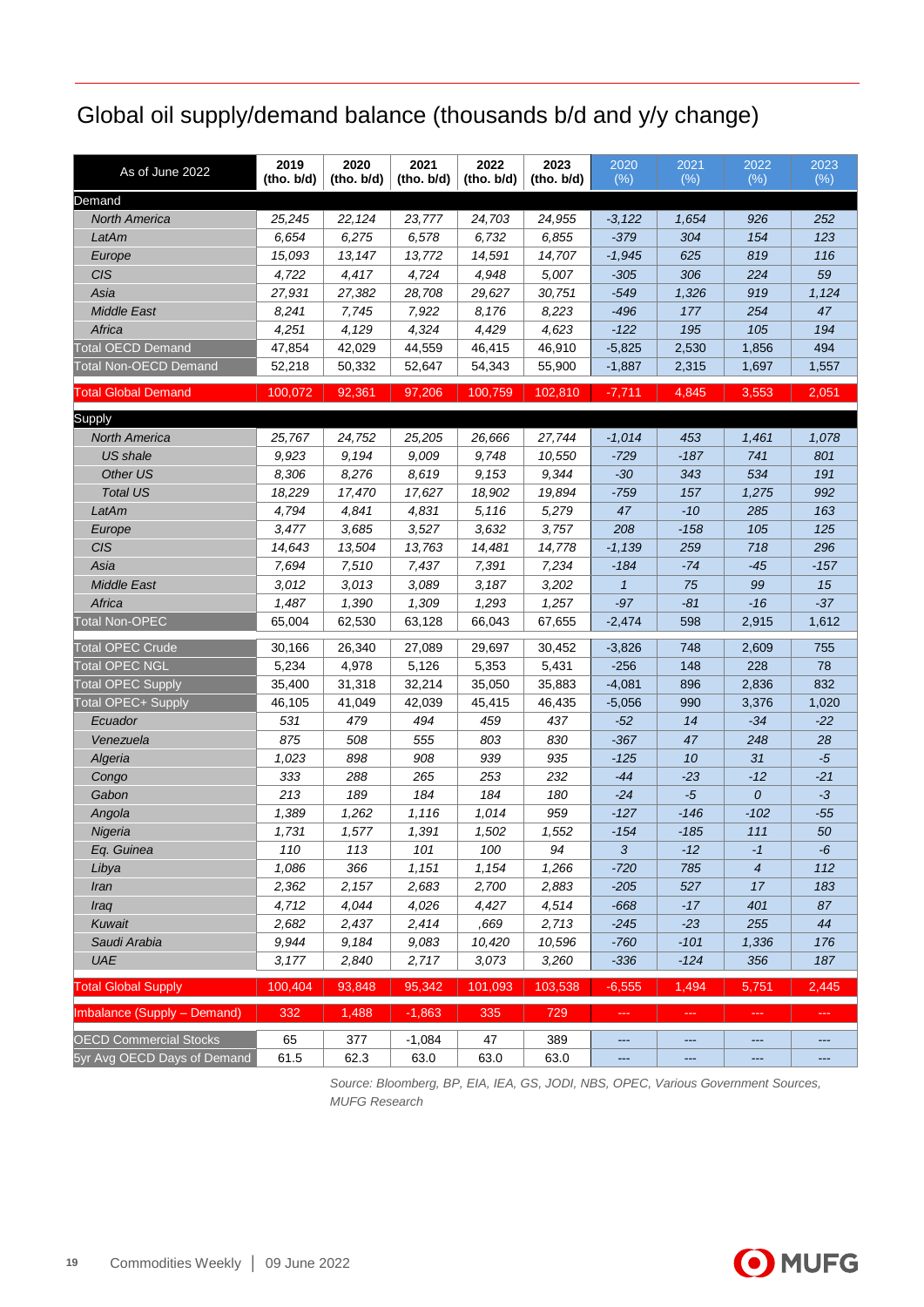## Research

## London:

**MR DEREK HALPENNY** *Head of Research, Global Markets EMEA & International Securities* T: +44 (0)20 7577 1887

**MR LEE HARDMAN** *Currency Analyst* T: l+44 (0)20 7577 1968

**MS MOMOKO MIYACHI** *Research Assistant* T: +44 (0)20 7577 1886

## Shanghai:

**MR MARCO SUN** *Chief Financial Markets Analyst*  T: +86 21 2063 5485

## Hong Kong:

**MS LIN LI** *Head of Global Markets Research Asia* T: +852 2862 7005

## New York:

**MR GEORGE GONCALVES** *Head of US Macro Strategy*  T: +1-212- 405-6687

Dubai:

**MR EHSAN KHOMAN** *Head of Emerging Markets Research – EMEA*  T: +971 (0)4 387 5033

## Tokyo

**MR TEPPEI INO** *Tokyo Head of Global Markets Research* T: +81 (0) 3 6214 4185

**MS SUMINO KAMEI** *Senior Analyst* T: +81 (0) 3 6214 4179

**MR TOMOKI HIRAMATASU** *Analyst* T: +81 (0) 3 6214 4152

**MR TAKAHIRO SEKIDO** *Chief Japan Strategist* T: +81 (0) 3 6214 4150

**MR KENTO SAITO** *Research Assistant* T: +81 (0) 3 6214 4149

**MR TOSHIYUKI SUZUKI** *Global Market Economist* T: +81 (0) 3 6214 4148

## Singapore:

**MR JEFF NG** *Senior Currency Analyst* T: +65 6918 5536

**MS SOPHIA NG** *Currency Analyst* T: +65 6918 5537

### Sao Paulo:

**MR CARLOS PEDROSO** *Chief Economist* T: +55-11-3268-0245

**MR MAURICIO NAKAHODO** *Senior Economist* T: +55-11-3268-0420